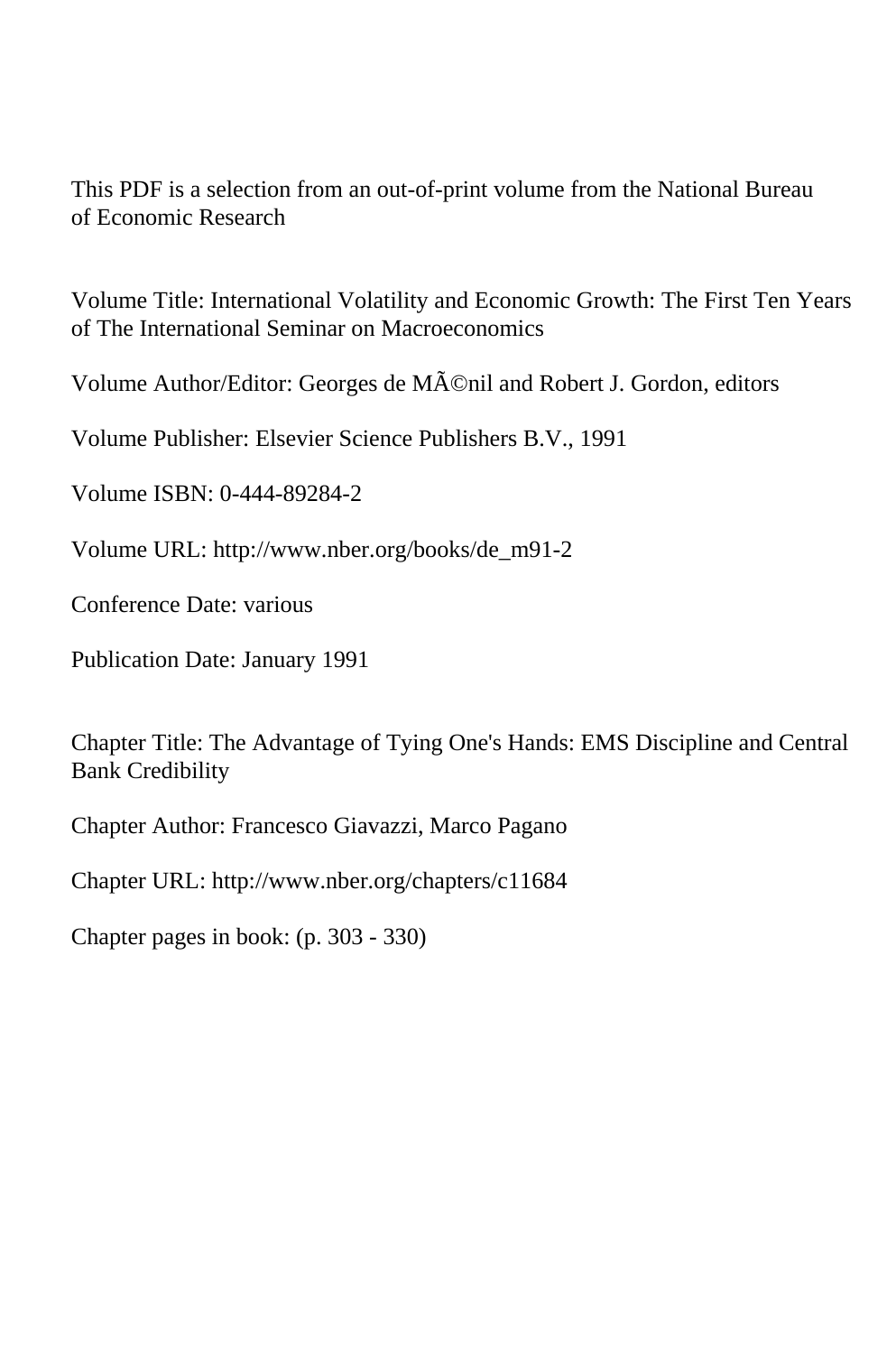## THE ADVANTAGE OF TYING ONE'S HANDS\*

# **EMS Discipline and Central Bank Credibility**<br>Francesco GIAVAZZI<br>Universita' di Venezia and CEPR, 30123 Venice, Italy

Francesco GIAVAZZI<br>Universita' di Venezia and CEPR, 30123 Venice, Italy<br>Marco PAGANO

## Marco PAGANO<br>Universita' di Napoli and CEPR, 80138 Naples, Italy

Universita' di Napoli and CEPR, 80138 Naples, Italy<br>It is often argued that the EMS is an effective disciplinary device for inflation-prone countries in<br>Europe, since it forces the respective policy-makers to pursue more r must consider that EMS membership brings potentially large credibility gains to policy-makers<br>in inflation-prone countries: the reason is that not only it attaches an extra penalty to inflation<br>(in terms of real appreciati (in terms of real appreciation), but makes the public aware that the policy-maker is faced with<br>such penalty, and thus helps to overcome the inefficiency stemming from the public's mistrust of<br>the authorities. such penalty, and thus helps to overcome the inefficiency stemming from the public's mistrust of<br>the authorities.

## 1. Introduction

So far, in the EMS experience, countries with above-average inflation have lost competitiveness relative to the low inflation countries of the system. This loss originates from two distinct factors. First, between successi lost competitiveness relative to the low inflation countries of the system. This<br>loss originates from two distinct factors. First, between successive realign-<br>ments, excess inflation (combining with the fixity of the nomin rate) results in a one-for-one appreciation of the real exchange rate. Second, at realignment dates, excess inflation countries obtain devaluations which are generally insufficient to make-up for the real appreciation expe at realignment dates, excess inflation countries obtain devaluations which are generally insufficient to make-up for the real appreciation experienced since the previous realignment. If each realignment were to compensate

If each realignment were to compensate high inflation countries for their<br>entire real appreciation – i.e., if the first factor were to operate in isolation –<br>their real exchange rate would fluctuate between realignments, their real exchange rate would fluctuate between realignments, but would exhibit no long-run trend (and, for an appropriate choice of the initial level, could in fact fluctuate around PPP). What the second factor instead d exhibit no long-run trend (and, for an appropriate choice of the initial level could in fact fluctuate around PPP). What the second factor instead does is<br>to introduce a trend of real appreciation in the exchange rates of could in fact fluctuate around PPP). What the second factor instead does is<br>to introduce a trend of real appreciation in the exchange rates of high<br>inflation countries: for instance, between 1978 and 1986 Denmark and Italy inflation countries: for instance, between 1978 and 1986 Denmark and Italy

\*First draft October 1986; revised July 1987. We thank Franco Bruni, Alberto Giovannini, Guido Tabellini and the ISOM seminar participants for valuable comments. Financial support from Consiglio Nazionale delle Ricerche is Guido Tabellini and the ISOM seminar participants for valuable comments. Financial support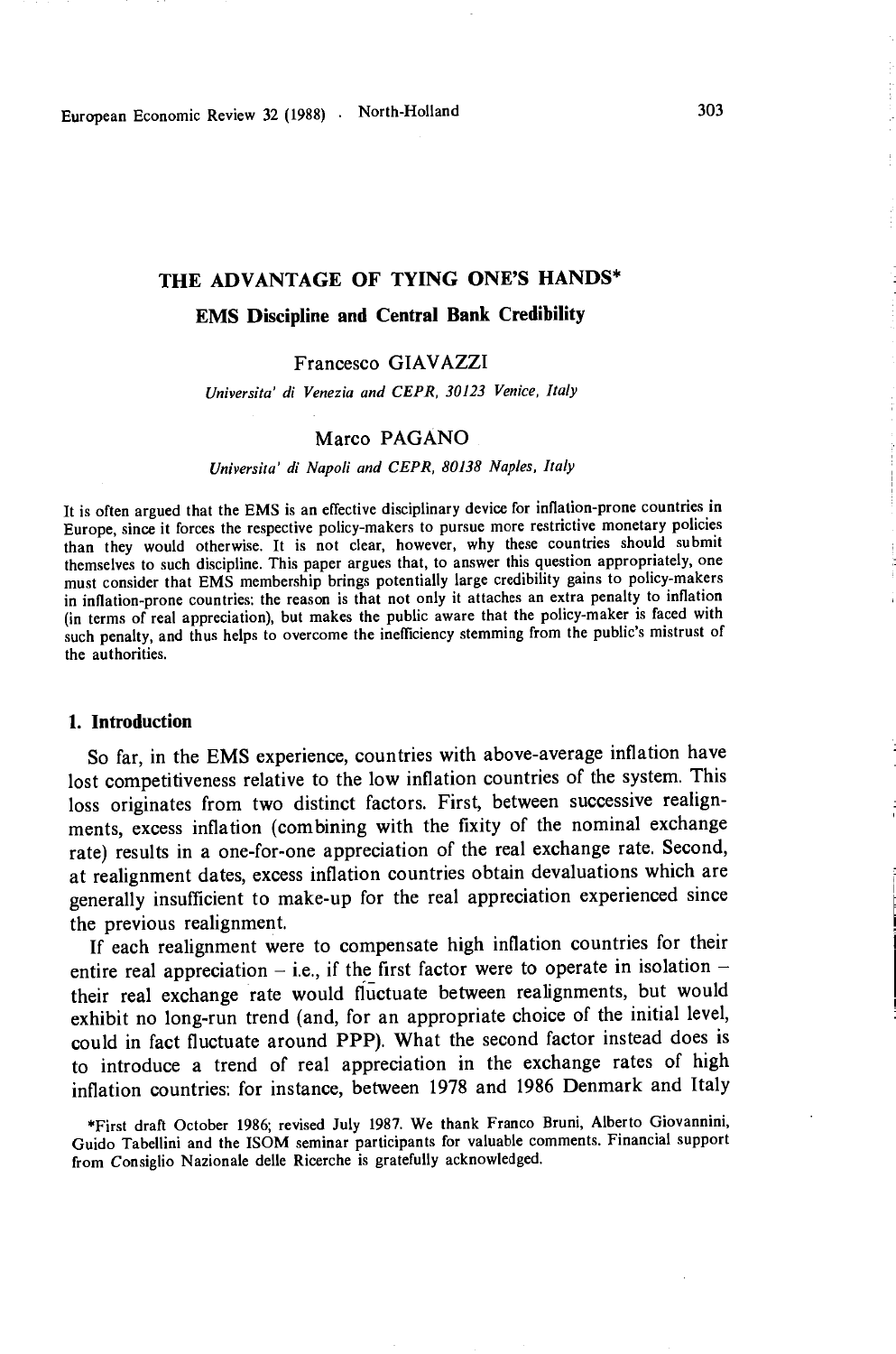F. Giavazzi and M. Pagano, The advantage of tying one's hands<br>have experienced real appreciations relative to Germany of 9 and 11 percent<br>respectively.<sup>1</sup>

The obvious question that arises is then: why should a high inflation country ever want to belong to an agreement such as the EMS? Credibility of central banks' commitments to low inflation is often advanced as the rationale for participation of these countries in the EMS:<sup>2</sup> central banks' commitments to low inflation is often advanced as the rationale for participation of these countries in the  $EMS$ <sup>2</sup>.<br>
The EMS is currently an arrangement for France and Italy to purchase

central banks' commitments to low inflation is often advanced as the rationale for participation of these countries in the EMS:<sup>2</sup><br>
The EMS is currently an arrangement for France and Italy to purchase<br>
a commitment to low The EMS is currently an arrangement for France and Italy to purchase<br>a commitment to low inflation by accepting German monetary policy'<br>[Fischer (1987)]. a commitment to low inflation by accepting German monetary policy'.<br>[Fischer (1987)].<br>Even perspective members of the EMS see the main advantage of member-

ship as arising from gains in credibility:<br>'If sterling does join, the biggest change will be the transfer c If sterling does join, the biggest change will be the transfer of responsibility for Britain's monetary policy from the Bank of England to Germany's Bundesbank which, as the central bank keenest on sound money, sets the pa Germany's Bundesbank which, as the central bank keenest on sound<br>money, sets the pace for others to follow. This would be a blessing: Tory<br>governments may like appointing City gents as governors of the Bank,<br>but Mr. Karl O money, sets the pace for others to follow. This would be a blessing: Tory<br>governments may like appointing City gents as governors of the Bank<br>but Mr. Karl Otto Poehl would do a better job'. (*The Economist*<br>September 21, 1 but Mr. Karl Otto Poehl would do a better job'. (The Economist, September 21, 1985).

 September 21, 1985). The argument behind these statements presumably runs as follows. TheEMS countries where inflation is above-average are presumably those that have the highest incentive to use inflation surprises and the level of inflation as tools of monetary policy: the incentive to use inflation surprise as tools of monetary policy: the incentive to use inflation surprises is strong<br>when the response of output and employment to unanticipated inflation is<br>large, and when the government has a high outstanding stock of nomina when the response of output and employment to unanticipated inflation is large, and when the government has a high outstanding stock of nomina liabilities; the incentive to produce a high level of inflation (even if perfec large, and when the government has a high outstanding stock of nominal liabilities; the incentive to produce a high level of inflation (even if perfectly anticipated) is strong when money demand is inelastic, and thus the revenue from the inflation  $\text{tax}$  is high.<sup>3</sup> However, when the monetary authority has an incentive to raise output and to reduce the value of the public debt via unanticipated inflation, the public will rationally disco revenue from the inflation  $\text{tax}$  is high.<sup>3</sup> However, when the monetary<br>authority has an incentive to raise output and to reduce the value of the<br>public debt via unanticipated inflation, the public will rationally disco has the two following features: (a) the policy-maker does not succeed in surprising the public systematically (and thereby permanently increase  ${}^{1}$ Real appreciation is measured in terms of relative unit labor costs, ac

the ratio of base money to GDP is much higher than in the rest of Europe, despite the fact that these countries are also characterized by inflation rates above the European average [see Fischer] (1982) for cross-country evidence on the revenue from seignorage].

304

<sup>&</sup>lt;sup>2</sup>Thygesen (1979) makes the point that this incentive is what kept the European 'snake'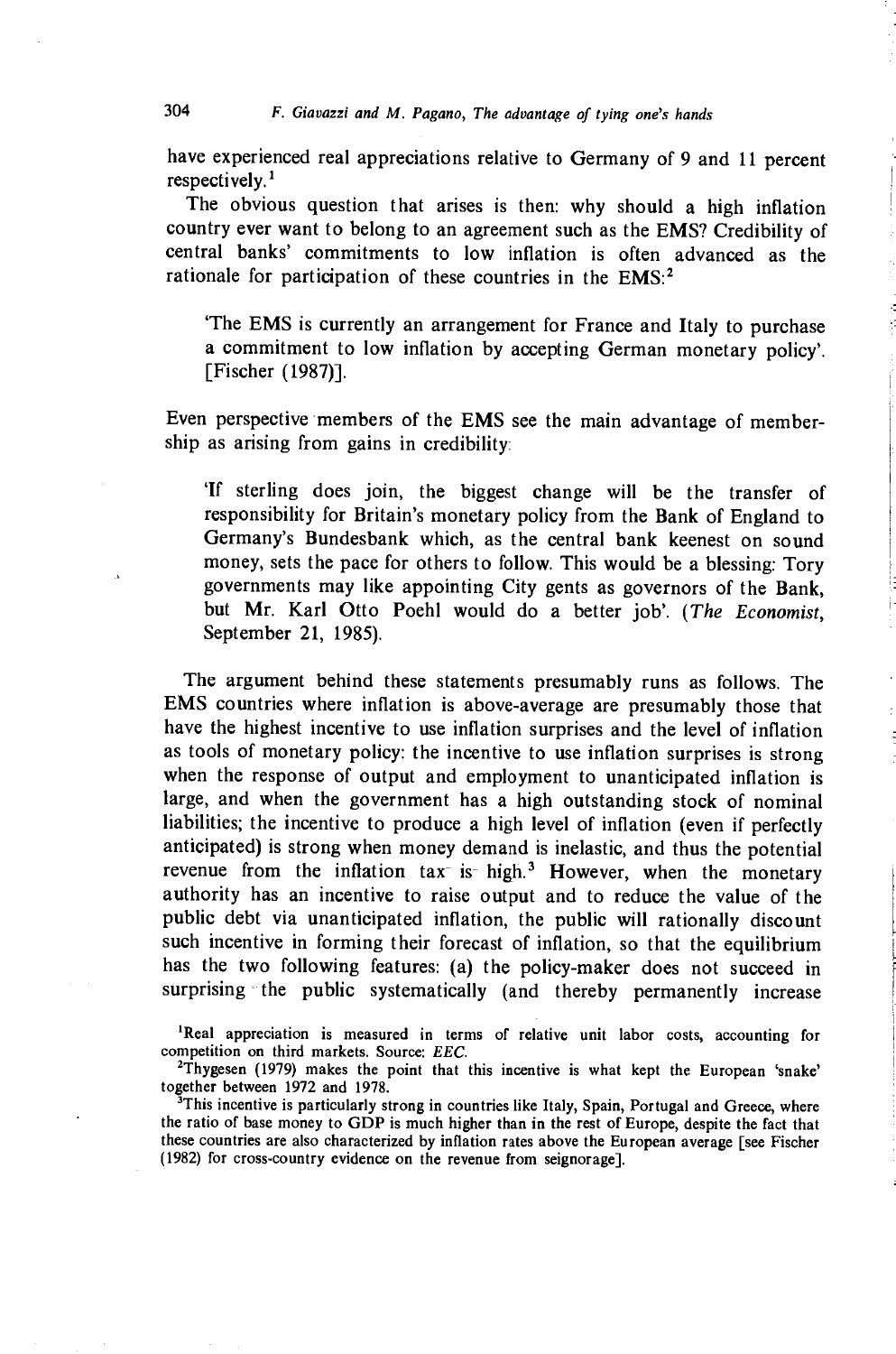F. Giavazzi and M. Pagano, The advantage of tying one's hands<br>employment and government revenue); (b) the expected, and actual, rate of<br>inflation is higher than the inflation rate that would prevail if the policyemployment and government revenue); (b) the expected, and actual, rate of inflation is higher than the inflation rate that would prevail if the policy-<br>maker could credibly precommit.<sup>4</sup> In other words, the set of incentiv inflation is higher than the inflation rate that would prevail if the policy-<br>maker could credibly precommit.<sup>4</sup> In other words, the set of incentives is<br>such that the result of the non-cooperative game between the moneta authority and the public is an excessively high equilibrium inflation rate. In<br>this setup, if the monetary authority is able to reduce its incentive to produce<br>inflation surprises, it will be able to induce the public to e this setup, if the monetary authority is able to reduce its incentive to produce<br>inflation surprises, it will be able to induce the public to expect lower<br>inflation, so that the solution to the game will get closer to the

outcome.<br>Joining the EMS can be seen precisely as a way of changing the set of<br>incentives faced by the monetary authority: as explained above, all inflation<br>in excess of the EMS average translates into (possibly permanent) in excess of the EMS average translates into (possibly permanent) real exchange rate appreciation. This, by reducing the policy maker's incentive to inflate, leads to lower inflation in the non-cooperative equilibrium, and inflate, leads to lower inflation in the non-cooperative equilibrium, and eliminates part of the inefficiency that arises from the lack of credibility of the monetary authority. The result parallels that in Rogoff [1985], ff [1985], who<br>ced 'through a<br>s of the centra<br>ng a lower rate shows that the non-cooperative rate of inflation can be reduced 'through a system of rewards and punishments which alters the incentives of the central bank', for example by placing 'some direct weight on achieving a lower of growth for a nominal variable, such as the price level, nominal GNP or the money supply'. In the case of EMS membership the relevant nominal variable is the exchange rate, that the system constrains to zero growth excep

variable is the exchange rate, that the system constrains to zero growth except at realignments dates.<br>Below we offer a formal statement of this argument and we investigate the conditions under which the gains in credibili conditions under which the gains in credibility delivered by membership in flexible exchange rate system where the monetary authority cannot affect the conditions under which the gains in credibility delivered by membership in<br>the EMS outweigh the implied losses (choosing as benchmark an idealized<br>flexible exchange rate system where the monetary authority cannot affect th the EMS outweigh the implied losses (choosing as benchmark an idealized flexible exchange rate system where the monetary authority cannot affect the real exchange rate). It should be stressed that the central issue is not real exchange rate). It should be stressed that the central issue is not whether<br>the EMS is an effective *disciplinary* device for inflation-prone countries, but<br>whether it is a *welfare-improving* arrangement from the vie monetary authority of those countries. It is obvious that their inflation rate will be lower inside than outside the  $EMS$  – what is less obvious is whether, after paying the implied cost the monetary authorities will be b will be lower inside than outside the EMS – what is less obvious is whether after paying the implied cost the monetary authorities will be better off, so that they will be happy to tie their hands. This is in fact the only that they will be happy to tie their hands. This is in fact the only guarantee<br>that they will feel committed to the system  $-$  and, in turn, only if their<br>commitment can be expected to last, the system will enhance their credibility. This point – the welfare issue – is obviously the relevant one both for current members and for countries which are now weighing the costs and benefits of joining the EMS.<br><sup>4</sup>The inefliciency associated with

benefits of joining the EMS.<br>
"The inefficiency associated with the incentive to create surprise inflation is discussed in Barro<br>
and Gordon (1983); see also Fischer (1986). Barro (1983) and Grossman and Van Huyck (1984) <sup>4</sup>The inefficiency associated with the incentive to create surprise inflation is discussed in Barro and Gordon (1983); see also Fischer (1986). Barro (1983) and Grossman and Van Huyck (1984) discuss the inefficiency that and Gordon (1983); see also Fischer (1986). Barro (1983) and Grossman and Van Huyck (1984)<br>discuss the inefficiency that arises from the incentive to generate revenue from seignorage. om seignorage.<br>...<br>...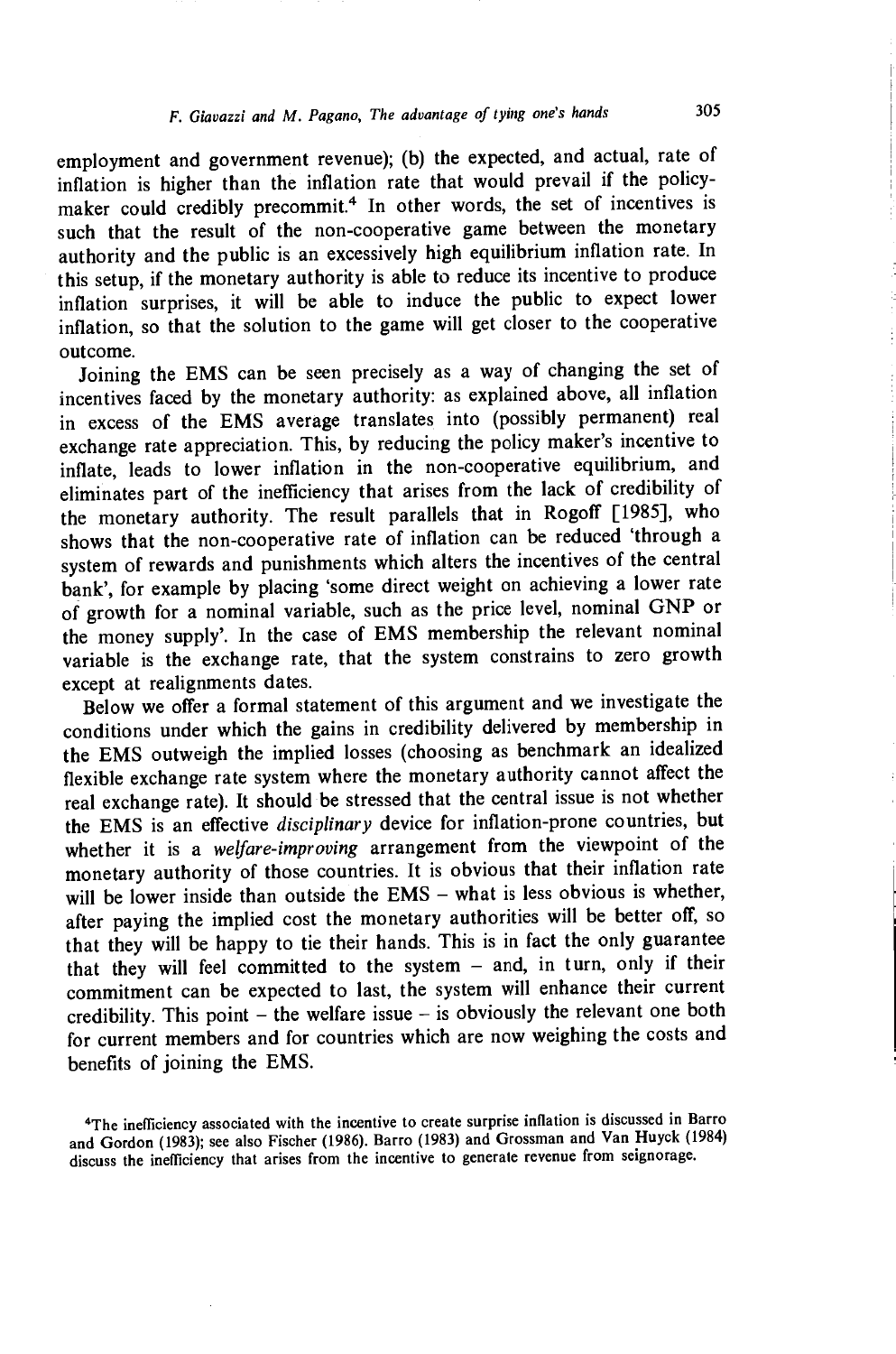$F.$  Giavazzi and M. Pagano, The advantage of tying one's hands<br>2. The basic model<br>Consider a country that produces two goods: one is sold Consider a country that produces two goods: one is sold at home; the<br>her is exported. On the domestic market, prices are set with a fixed mark other is exported. On the domestic market, prices are set with a fixed mark-<br>up over wages, whereas on the foreign market firms are price-takers, so that,<br>for given exchange rate and foreign prices, an increase in domestic reduces the profits of exporters (equivalently, one could assume that the country produces a single good and that firms are able to sell at different prices at home and abroad). Let  $\pi_i$  denote the rate of price inflatio country produces a single good and that firms are able to sell at different prices at home and abroad). Let  $\pi_i$  denote the rate of price inflation on the domestic market – by assumption equal to the rate of wage inflati prices at home and abroad). Let  $\pi_i$  denote the rate of price inflation on the<br>domestic market – by assumption equal to the rate of wage inflation. Let  $q_i$ <br>be the (log of the) real exchange rate, defined as the price on Since we assume wages to be uniform across the ecohomy, it is clear that the profitability of the exporting firms is an increasing function of  $q_t$  (i.e., it is raised by a real depreciation).

One of the concerns of the domestic policy-maker is the profitability of the export sector: we thus assume that the real exchange rate  $q_t$  enters with a positive weight in the authorities' objective function. On the other hand, the export sector: we thus assume that the real exchange rate  $q_t$  enters with a positive weight in the authorities' objective function. On the other hand, the authorities have an incentive to create inflation surprises  $(\pi_t$ positive weight in the authorities' objective function. On the other hand, the authorities have an incentive to create inflation surprises  $(\pi_t - \pi_t^e)$  in order to reduce the product wage faced by firms selling to the hom authorities have an incentive to create inflation surprises  $(\pi_t - \pi_t^e)$  in order to reduce the product wage faced by firms selling to the home market, thereby raising their output.<sup>5</sup> The interaction between the monetary reduce the product wage faced by firms selling to the home market, thereby raising their output.<sup>5</sup> The interaction between the monetary authority and the workers' unions therefore takes the form of a non-cooperative game the workers' unions therefore takes the form of a non-cooperative game (as<br>for example in Fischer  $[1986]$ ).<sup>6</sup> The new twist here is that the wage and<br>domestic price inflation resulting from this interaction affects the the workers' unions therefore takes the form of a non-cooperative game (as<br>for example in Fischer [1986]).<sup>6</sup> The new twist here is that the wage and<br>domestic price inflation resulting from this interaction affects the pro domestic price inflation resulting from this interaction affects the profits of exporters (for a given nominal exchange rate): since the authorities care about the profitability of the export sector, their behaviour in the about the profitability of the export sector, their behaviour in the game with<br>the union takes into account this side effect of domestic inflation.<sup>7</sup> Finally<br>the authorities dislike price instability, and this is capture the union takes into account this side effect of domestic inflation.<sup>7</sup> Finally<br>the authorities dislike price instability, and this is captured by a quadratic<br>term in inflation  $(\pi_t^2)$  in their objective function. This c

the authorities dislike price instability, and this is captured by a quadratic term in inflation 
$$
(\pi_t^2)
$$
 in their objective function. This can thus be written as<sup>8</sup>\n
$$
V = \int_0^\infty e^{-\rho t} [hq_t + c(\pi_t - \pi_t^e) - (a/2)\pi_t^2] dt, \qquad h, a, c > 0,
$$
\n(1)\n<sup>5</sup>This incentive to raise domestic output can be motivated by the fact that distortions keeps its equilibrium level below the optimal level.

equilibrium level below the optimal level.<br><sup>6</sup>In its simplest form this game can be described assuming that workers contract nominal

wages before prices are set, according to  $w_i = p_i^e + \beta y_i$ , where the last term captures the sensitivity of wages to demand, and  $p_i^e$  is the expectation of domestic prices at the time the contract is wages before prices are set, according to  $w_t = p_t^e + \beta y_t$ , where the last term captures the sensitivity<br>of wages to demand, and  $p_t^e$  is the expectation of domestic prices at the time the contract is<br>signed. Domestic pric  $y_i = m_i - p_i$ , neglecting the spillover effect from the profits of the exporting sector. In a rational expectations equilibrium  $y_i = (1/\beta)(p_i - p_i^e)$ , and  $p_i = (\beta m_i + p_i^e)/(1 + \beta)$ . The last equation shows how the moves of the two p (Nash) equilibrium: the union plays its expectation  $p_t^e = p_i$ ; the policy-maker plays the nominal

<sup>7</sup>An additional incentive to produce surprise inflation comes from the fact that inflation reduces the real value of the nominal liabilities issued by the government, thus replacing distortionary taxes with a non-distorti reduces the real value of the nominal liabilities issued by the government, thus replacing

reduces the real value of the nominal liabilities issued by the government, thus replacing distortionary taxes with a non-distortionary capital levy.<br><sup>8</sup>Most of the results in the paper do not depend upon the specific form distortionary taxes with a non-distortionary capital levy.<br><sup>8</sup>Most of the results in the paper do not depend upon the specific form of the objective<br>function in eq. (1). See footnote 16. function in eq. (1). See footnote 16.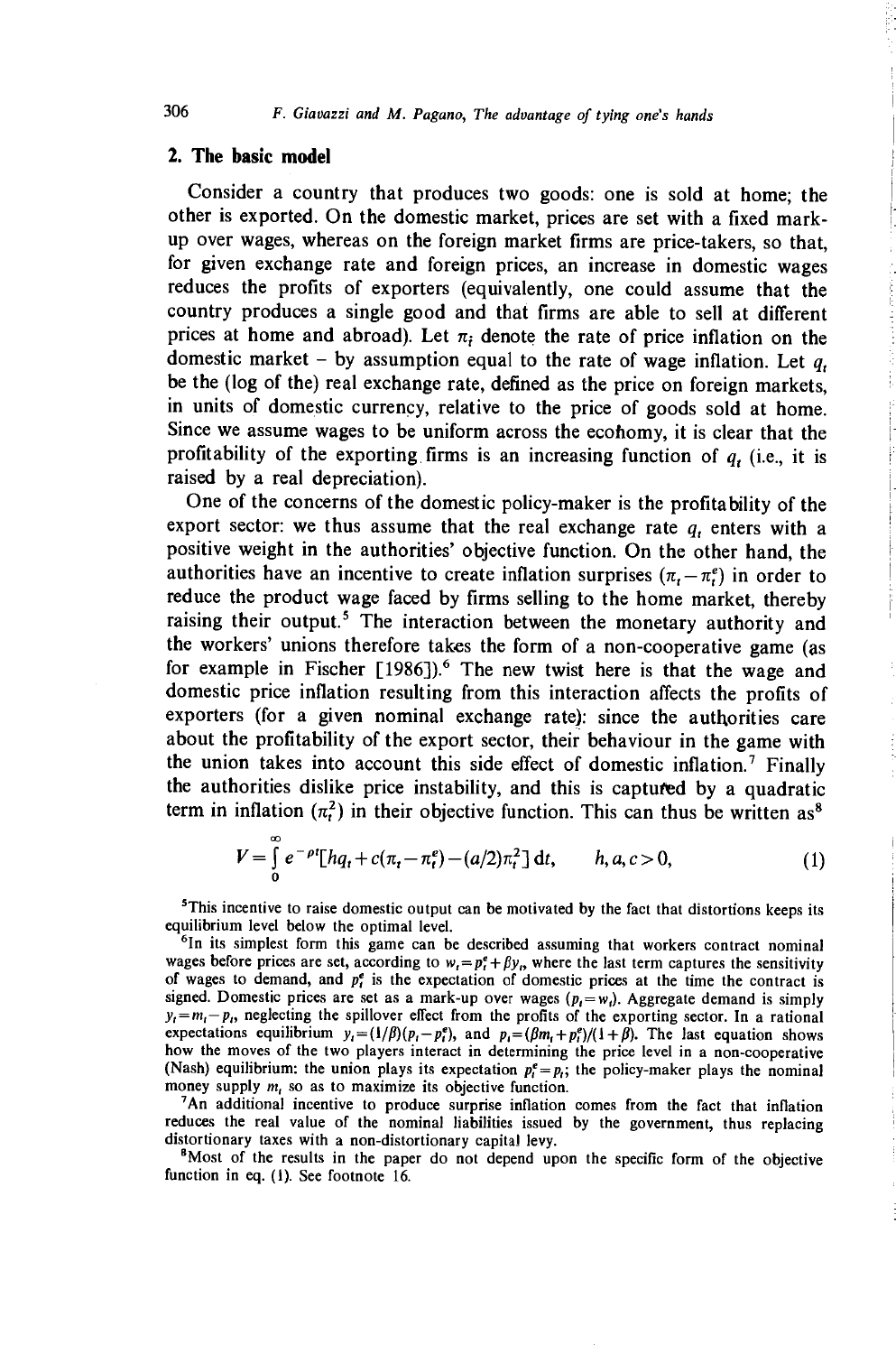307 F. Giavazzi and M. Pagano, The advantage of tying one's hands<br>where  $\rho$  is the authorities' rate of time preference. The objective function (1)<br>neglects the constraints imposed upon the monetary authorities by the financial behaviour of the private sector in a system characterized by periodic exchange rate realignments. It is thus only consistent with an economy that operates prohibitive exchange controls. We analyze the case of perfect capital mobility in section 5. periodic exchange rate realignments. It is thus only consistent with an economy that operates prohibitive exchange controls. We analyze the case of perfect capital mobility in section 5.<br>In the EMS regime the (log of the)

economy that operates prohibitive exchange controls. We analyze the case of perfect capital mobility in section 5. In the EMS regime the (log of the) real exchange rate at time t,  $q_t$ , is equal to the (log of the) real e to the (log of the) real exchange rate established at the time of the last(i) the length between realignments is exogenously fixed at T periods;<sup>9</sup> (ii) at (i) the length between realignments is exogenously fixed at T periods;<sup>9</sup> (ii) at each realignment the real exchange rate is set back to a pre-assigned level  $q_0$ . each realignment the real exchange rate is set back to a pre-assigned level  $q_0$ .<br>The expression for  $q_t$  is thus The expression for  $q_i$  is thus

$$
q_t = q_0 - \int_{kT}^{t} \pi_s ds, \qquad t \in (kT, KT + T), \quad k = 1, 2, 3, ..., \tag{2}
$$

which can be substituted in eq.  $(1)$ , yielding the following expression for the

objective function:  
\n
$$
V = \sum_{k=0}^{\infty} \int_{kT}^{(k+1)T} e^{-\rho t} [h(q_0 - \int_{kT}^{t} \pi_s ds) + c(\pi_t - \pi_t^e) - (a/2)\pi_t^2] dt.
$$
\n(3)

 $V = \sum_{k=0}^{\infty} \int_{kT}^{\infty} e^{-\rho t} [h(q_0 - \int_{kT} \pi_s ds) + c(\pi_t - \pi_t^e) - (a/2)\pi_t^2] dt.$  (3)<br>The policy-maker's problem is to maximize V. His control variable is the<br>rate of money creation, and thus inflation  $\pi_t$ ; the solution is an rate of money creation, and thus inflation  $\pi_i$ : the solution is an optimal rule<br>for  $\pi_i$ , to be denoted  $\pi_i^*$ . For this rule to be time-consistent, the policy-maker<br>must regard expected inflation  $\pi_i^e$  to be indepe for  $\pi_t$ , to be denoted  $\pi_t^*$ . For this rule to be time-consistent, the policy-maker must regard expected inflation  $\pi_t^e$  to be independent of its own actions, treating it as exogenous in the maximization problem [se must regard expected inflation  $\pi_i^e$  to be independent of its own actions<br>treating it as exogenous in the maximization problem [see Barro and<br>Gordon (1983, pp. 595–596), and Cohen and Michel (1985, pp. 10–14)]<br>Clearly, g it as exogenous in the maximization problem [see Barro and<br>on (1983, pp. 595–596), and Cohen and Michel (1985, pp. 10–14)]<br>y, in a rational expectations equilibrium,  $\pi_t^e = \pi_t$ , so that no gain wil<br>to the government fr Clearly, in a rational expectations equilibrium,  $\pi_i^e = \pi_i$ , so that no gain will accrue to the government from unanticipated inflation. The authorities' incentive to create surprises is thus merely a source of inefficie

The time interval between realignments,  $T$ , and the initial level of the real exchange rate,  $q_0$ , are also outside the control of the domestic policy-maker: they are parameters of the EMS regime. However, we shall see below that if the country's membership in the EMS is to be sustainable in the long run these two parameters cannot be chosen independently from each other. (The issue of sustainability is extensively dealt with in section 3.) For the time these two parameters cannot be chosen independently from each other. (The issue of sustainability is extensively dealt with in section 3.) For the time being, let us assume that  $q_0$  is equal to zero, i.e., that at each being, let us assume that  $q_0$  is equal to zero, i.e., that at each realignment the exchange rate is set back to PPP.<br><sup>9</sup>See Giavazzi and Pagano (1985) for a model where realignment dates are endogenously determined.

exchange rate is set back to PPP.<br><sup>9</sup>See Giavazzi and Pagano (1985) for a model where realignment dates are endogenously determined. determined.<br>The contract of the contract of the contract of the contract of the contract of the contract of the contract of<br>The contract of the contract of the contract of the contract of the contract of the contract of th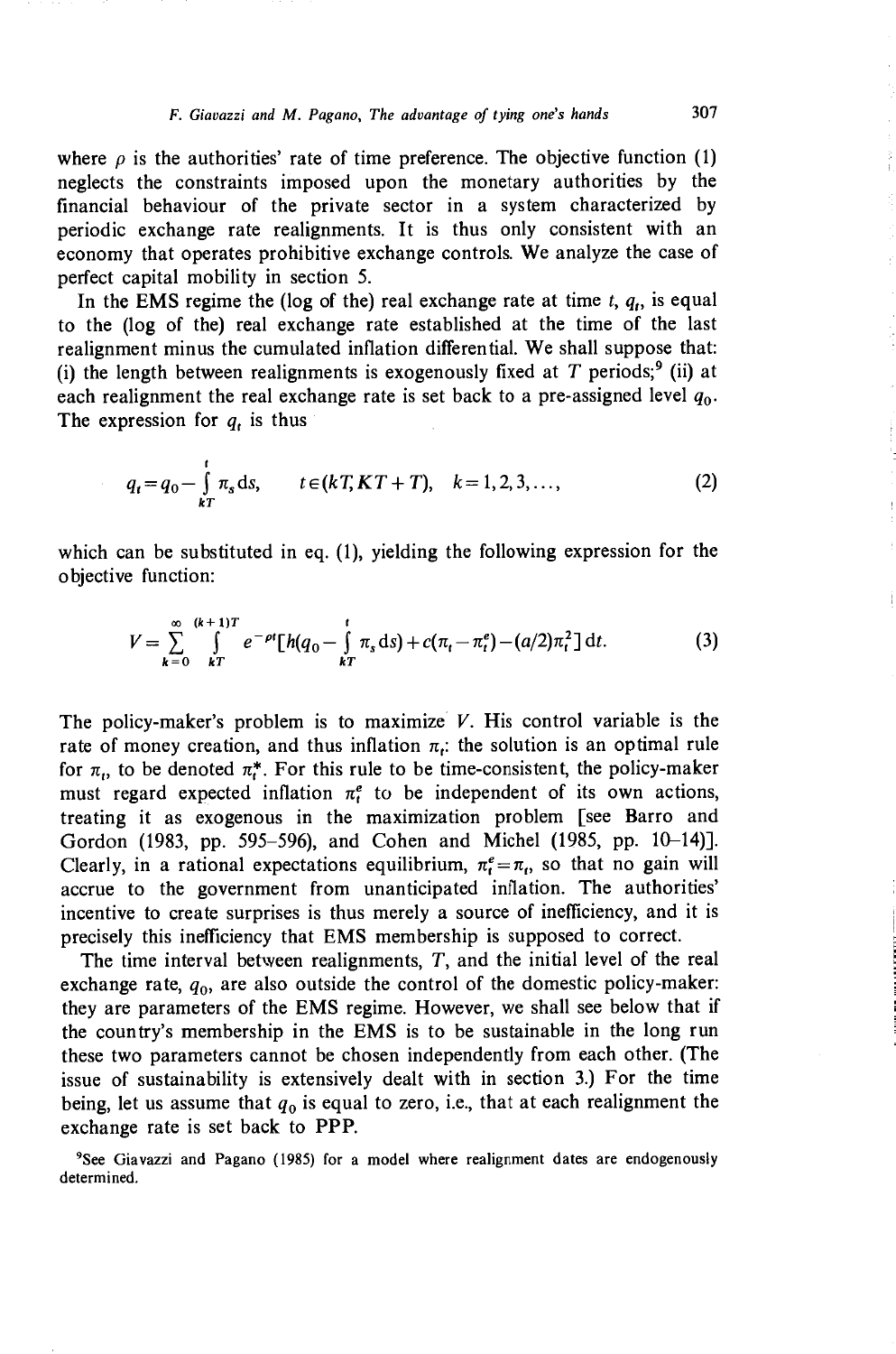8 F. Giavazzi and M. Pagano, The advantage of tying one's hands<br>Maximization of (3) yields the following path for inflation:<sup>10</sup>

$$
\pi_t^* = (1/a) \bigg[ c - \frac{h}{\rho} (1 - e^{-\rho(T-t)}) \bigg] \quad \text{for} \quad t \in (0, T). \tag{4}
$$

Eq. (4) immediately brings out the fact that the optimal inflation path has precisely the same shape between any two realignments: inflation rises monotonically from the date following one realignment until the date of th monotonically from the date following one realignment until the date of the monotonically from the date following one realignment until the date of the<br>next, when it reaches its maximum – before falling once again, back to the<br>initial level. Thus, over an extended period of time, inflation displa next, when it reaches its maximum – before falling once again, back to the<br>initial level. Thus, over an extended period of time, inflation displays a saw<br>tooth pattern. The reason why it rises smoothly between realignments tooth pattern. The reason why it rises smoothly between realignments is that it is best to concentrate inflation at the end of the interval, so as to carry over for a shorter period the implied loss of competitiveness. The slope of the over for a shorter period the implied loss of competitiveness. The slope of the time-profile of inflation is steeper the smaller is  $\rho$ , and flattens out for  $\rho \rightarrow \infty$  as the authorities give less and less weight to the

as the authorities give less and less weight to the effect of current inflation on the future level of competitiveness.<br>The optimal level of inflation, on the other hand, is decreasing in  $T$ , the length of the interval b tunities to devalue increase the time period for which a given increase in inflation remains embodied in the real exchange rate, and thus reinforce the disciplinary role of the system. Moreover, as  $T$  increases, the prof inflation remains embodied in the real exchange rate, and thus reinforce the<br>disciplinary role of the system. Moreover, as T increases, the profile of<br>inflation between realignments flattens out, and for  $T \rightarrow \infty$  it settl of the problem also accords with intuition: inflation is increasing in  $c$  (the incentive to produce inflation surprises); it is decreasing in  $h$  (the marginal value of a real depreciation) and in  $a$  (the marginal cost

incentive to produce inflation surprises); it is decreasing in  $h$  (the marginal value of a real depreciation) and in  $a$  (the marginal cost of price instability).<br>What would inflation be if the country were not a member The answer to this question depends on what the exchange rate regime would be outside the EMS. We assume that the alternative is an idealized system of flexible exchange rates in which the real exchange rate cannot be syst would be outside the EMS. We assume that the alternative is an idealized system of flexible exchange rates in which the real exchange rate cannot be systematically affected by domestic monetary policy, and PPP continuously system of flexible exchange rates in which the real exchange rate cannot be systematically affected by domestic monetary policy, and PPP continuously prevails. Incidentally, this is giving more than a fair chance to flexib prevails. Incidentally, this is giving more than a fair chance to flexible rates<br>in the welfare comparison with the EMS, since it overlooks what many<br>people regard as one of the main drawbacks of flexible rates – namely th in the welfare comparison with the EMS, since it overlooks what many<br>people regard as one of the main drawbacks of flexible rates – namely the<br>experience of large and unpredictable fluctuations in real exchange rates people regard as one of the main drawbacks of flexible rates – namely the experience of large and unpredictable fluctuations in real exchange rates stemming from 'overshooting' or speculative bubbles in the behaviour of no experience of large and unpredictable fluctuations in real exchange rates stemming from 'overshooting' or speculative bubbles in the behaviour of nominal exchange rates.<br>Thus, to derive the optimal inflation path in the a

Thus, to derive the optimal inflation path in the alternative regime we<br>lve the policy-maker's problem under the assumption that  $q_t$  is exogenous solve the policy-maker's problem under the assumption that  $q_t$  is exogenous.<br>
'<sup>0</sup>Differentiation of the objective function makes use of the fact that<br>  $d\pi^t \int \int \pi \cdot dse^{-\rho t} dt = \int e^{-\rho s} ds = (1/\rho)(e^{-\rho t} - e^{-\rho T})$ .

 $\int_{0}^{1} \int_{0}^{\pi} \pi_{s} ds e^{-\rho t} dt = \int_{1}^{1} e^{-\rho s} ds = (1/\rho)(e^{-\rho t} - e^{-\rho T}).$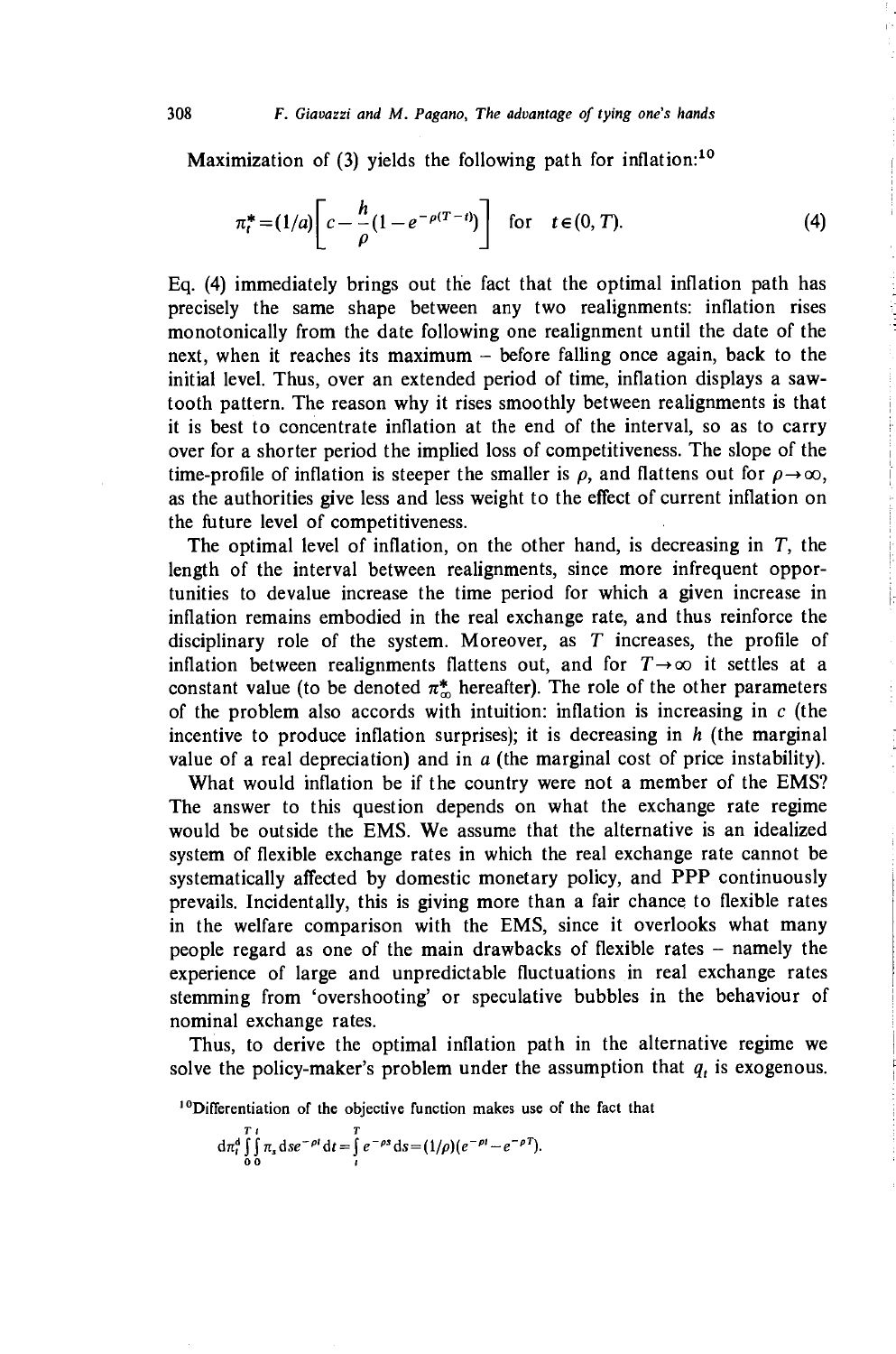$$
\tilde{\pi}_t^* = c/a,\tag{5}
$$

F. Glaozzi and M. Pagano, The advantage of tying one's hands<br>
The result is the constant inflation rate:<br>  $\tilde{\pi}_t^* = c/a$ , (5)<br>
where the vividele ( $\tilde{\eta}$ ) denotes values associated with the flexible exchange<br>
where the

welfare in the two regimes, 
$$
V^* - \tilde{V}^*
$$
, is  
\n
$$
\Delta = V^* - \tilde{V}^* = \frac{h^2}{a\rho^3} \left[ (1/2)(1 - e^{-\rho T}) - \frac{\rho T e^{-\rho T}}{1 - e^{-\rho T}} \right].
$$
\n
$$
\Delta
$$
 measures the discounted welfare gain of EMS membership. For  $T \to 0$  the

EMS regime coincides with flexible rates so that  $\Delta$  vanishes. We show in the appendix that  $\Delta$  is positive, uniformly increasing in  $T$ , and has a finite asymptote EMS regime coincides with flexible rates so that  $\Delta$  vanishes. We show in the appendix that  $\Delta$  is positive, uniformly increasing in T, and has a finite asymptote appendix that  $\Delta$  is positive, uniformly increasing in  $T$ , and has a finite asymptote

asymptote  
\n
$$
\lim_{T \to \infty} \Delta = \frac{a}{2\rho} (\pi_{\infty}^* - \tilde{\pi}^*)^2 = \frac{1}{2a\rho} (h/p)^2,
$$
\nwhere  
\n
$$
\pi_{\infty}^* = \lim_{T \to \infty} \pi_T^* = \frac{1}{a} (c - h/\rho).
$$
\nThus, as *T* becomes large, and the discipline imposed by the system tightens  
\nthe welfare gain increases. The lowest possible level of the inflation rate in  
\nthe EMS regime is  $\pi_{\infty}^*$ , which obtains when  $T \to \infty$  and the EMS regime

60-55

the welfare gain increases. The lowest possible level of the inflation rate in the EMS regime is  $\pi^*_{\infty}$ , which obtains when  $T \rightarrow \infty$  and the EMS regime the EMS regime is  $\pi_{\infty}^{*}$ , which obtains when  $T \rightarrow \infty$  and the EMS regime coincides with fixed exchange rates; the reduction in inflation ( $\tilde{\pi}^{*} - \pi_{\infty}^{*}$ ) is then equal to a constant,  $h/q\rho$ , and the welfare then equal to a constant,  $h/a\rho$ , and the welfare gain from EMS membership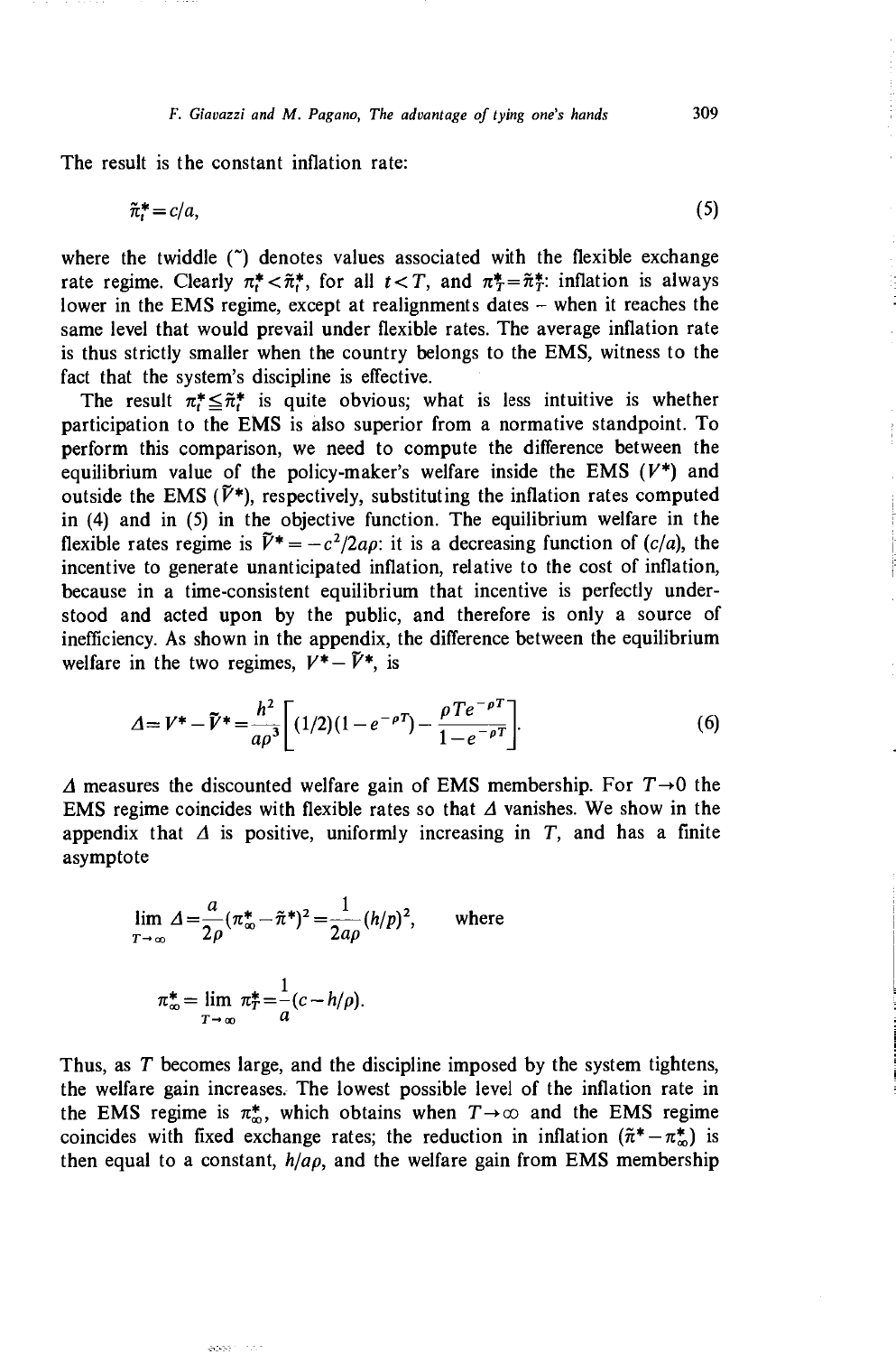F. Giavazzi and M. Pagano, The advantage of tying one's hands<br>
(that is then at its maximum) is simply proportional to the square of the<br>
reduction in inflation.<br>
The intuition for this result runs as follows. In this econ

reduction in inflation.<br>The intuition for this result runs as follows. In this economy inflation is<br>only a source of inefficiency. By attaching an extra penalty to inflation, the<br>EMS reduces the incentive to inflate; since only a source of inefficiency. By attaching an extra penalty to inflation, the<br>EMS reduces the incentive to inflate; since this disincentive scheme is public<br>knowledge, a low inflation policy will be credible, and the EMS knowledge, a low inflation policy will be credible, and the EMS will partly overcome the inefficiency deriving from the public's mistrust for the authorities. Moreover, as  $T$  increases, the incremental efficiency gain ex corresponding cost, so that the appeal of EMS membership increases the less overcome the inefficiency deriving from the public's mistrust for the author-<br>ities. Moreover, as T increases, the incremental efficiency gain exceeds the<br>corresponding cost, so that the appeal of EMS membership increases corresponding cost, so that the appeal of EMS membership increases the less<br>frequently the country is allowed to realign its parity with the EMS average<br>A difficulty is that the penalty that the system attaches to inflatio

A difficulty is that the penalty that the system attaches to inflation makes the EMS regime unsustainable in the long-run: the credibility gains stemming from indefinite membership are thus not really available. The reason the EMS regime unsustainable in the long-run: the credibility gains stemming<br>from indefinite membership are thus not really available. The reason is tha<br>our assumption that  $q_0=0$  implies that the real exchange rate fluc from indefinite membership are thus not really available. The reason is that our assumption that  $q_0=0$  implies that the real exchange rate fluctuates below PPP: it is set back at PPP at each realignment, and gradually f below PPP: it is set back at PPP at each realignment, and gradually falls<br>between one realignment and the next, thus shifting domestic demand<br>towards foreign goods and worsening the trade balance: with no capital<br>mobility, between one realignment and the next, thus shifting domestic demand<br>towards foreign goods and worsening the trade balance: with no capita<br>mobility, foreign exchange reserves will be gradually depleted (or an<br>unbounded stoc towards foreign goods and worsening the trade balance: with no capital mobility, foreign exchange reserves will be gradually depleted (or an unbounded stock of foreign debt accumulated). Eventually the country will have to is will be gradually depleted (or an<br>incumulated). Eventually the country will<br>There are two ways to deal with this<br>increase rate to fluctuate around PPP<br>at the system sustainable in the long run unbounded stock of foreign debt accumulated). Eventually the country will have to drop out of the system.<sup>11</sup> There are two ways to deal with this problem: the first is to allow the real exchange rate to fluctuate *around* problem: the first is to allow the real exchange rate to fluctuate *around* PPP, rather than *below* PPP, thus making the system sustainable in the long run; the second is to ask whether, if *permanent* membership is ruled the second is to ask whether, if permanent membership is ruled out, temporary membership can still yield a benefit.<br>
3. Welfare gains from permanent EMS membership

The way to make EMS membership sustainable in the long run is to design the system so that the real exchange rate fluctuates around PPP, rather than below PPP. This implies granting high-inflation countries a sufficiently rather than below PPP. This implies granting high-inflation countries a sufficiently large real depreciation at each realignment, so that they will initially run trade surpluses large enough as to compensate subsequent de sufficiently large real depreciation at each realignment, so that they will initially run trade surpluses large enough as to compensate subsequent deficits.<sup>12</sup> If we assume that the trade balance (and thus the change in

ability condition imposes the following relationship between  $q_0$  and  $T:$ <sup>13</sup><br><sup>11</sup>The welfare gain  $\Delta$  should thus be computed over a finite horizon, rather than over an infinite horizon, as in eq. (6). <sup>11</sup>The welfare gain  $\Delta$  should thus be computed over a finite horizon, rather than over an infinite horizon, as in eq. (6).<br><sup>12</sup>We overlook the complications that arise from any lag in the response of the trade balance<br>

to changes in the real exchange rate.<br><sup>13</sup>In the absence of capital mobility, we assume that the current account is identically equal to the trade balance. We also assume that the latter is a linear function of the real e reserves, R, is therefore described by  $\dot{R}_i = \rho R_i - CA_i = \rho R_i - \alpha q_i$  and the path of foreign reserves is the central bank can borrow or lend in the world financial market. The accumulation of foreign<br>reserves, R, is therefore described by  $R_t = \rho R_t - CA_t = \rho R_t - \alpha q_t$  and the path of foreign reserves is<br> $R_t = R_0 e^{\rho t} + e^{\rho t} \int_0^t e^{$ reserves, R, is therefore described by  $\dot{R}_t = \rho R_t - CA_t = \rho R_t - \alpha q_t$  and the path of foreign reserves is  $R_t = R_0 e^{\rho t} + e^{\rho t} \int_0^t e^{-\rho t} (-\alpha q(s)) ds$ . Assuming  $R_0 = 0$ , the condition for the stock of reserves to go back to zero back to zero at each realignment is  $R_T = e^{\rho t} \int_0^t e^{-\rho t} R_s ds = 0$ .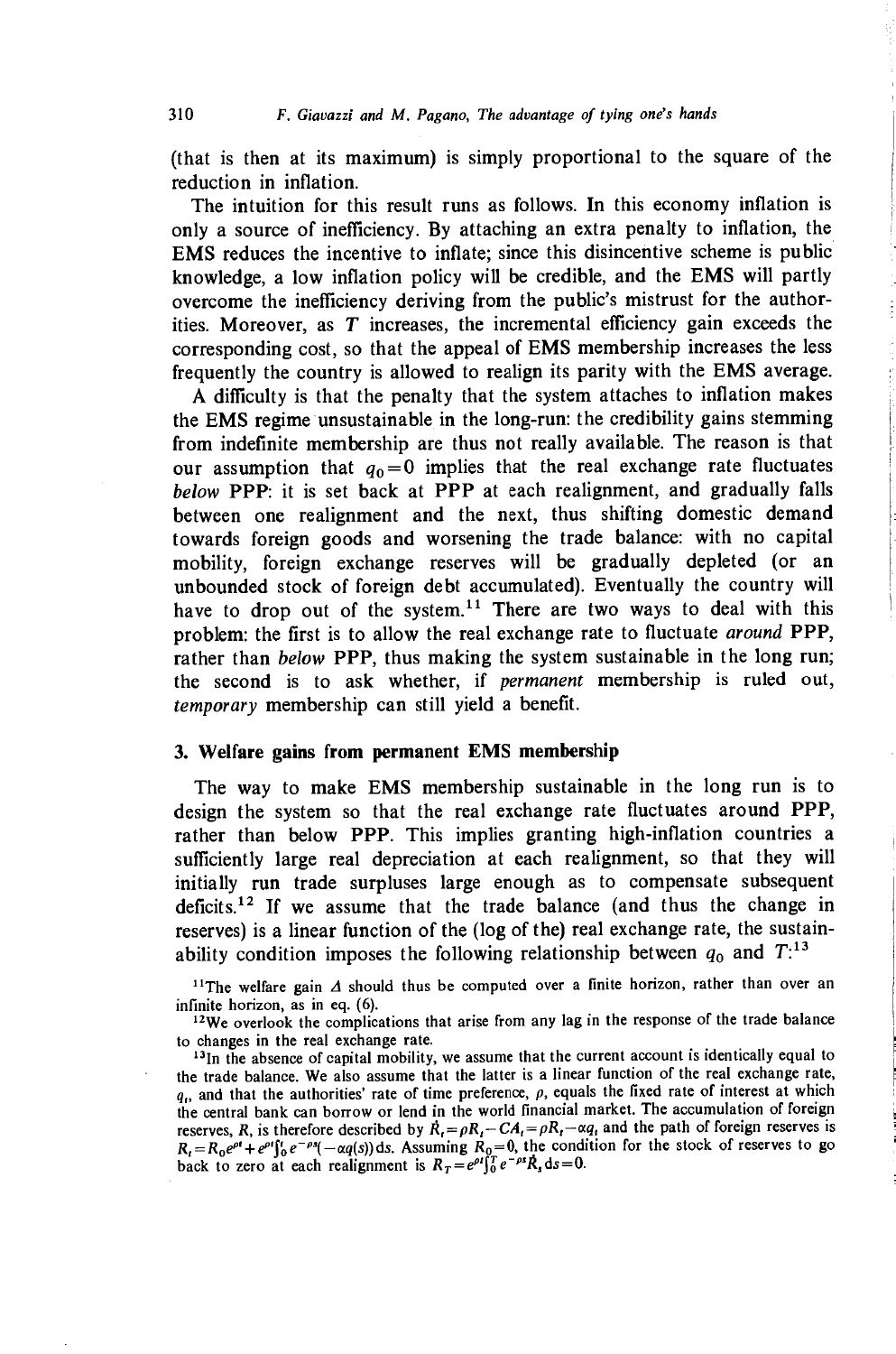F. Giavazzi and M. Pagano, The advantage of tying one's hands\n
$$
q_0^* = (1/T) \int_0^T \int_0^* \pi_s^* ds dt,
$$
\n(7)

i.e., on the date of the realignment the real exchange must be above PPP by an amount exactly equal the average loss of competitiveness that the country incurs between one realignment and the next.

an amount exactly equal the average loss of competitiveness that the country<br>incurs between one realignment and the next.<br>It is apparent from (7) that the competitiveness 'bonus' granted to the<br>country at each realignment incurs between one realignment and the next.<br>It is apparent from (7) that the competitiveness 'bonus' granted to the<br>country at each realignment is an increasing function of the level of inflation<br>at each point in time. If country at each realignment is an increasing function of the level of inflation<br>at each point in time. If the policy-maker could exploit the sustainability<br>condition (7) in choosing the optimal path  $\pi_t^*$ , any credibili at each point in time. If the policy-maker could exploit the sustainability<br>condition (7) in choosing the optimal path  $\pi_t^*$ , any credibility gain arising<br>from membership in the EMS would vanish, since he could set  $q_0$ from membership in the EMS would vanish, since he could set  $q_0$  high enough as to cancel, on average, all losses due to real appreciation.<sup>14</sup> Thus, a crucial condition for EMS membership to be sustainable and still yie from membership in the EMS would vanish, since he could set  $q_0$  high<br>enough as to cancel, on average, all losses due to real appreciation.<sup>14</sup> Thus, a<br>crucial condition for EMS membership to be sustainable and still yie enough as to cancel, on average, all losses due to real appreciation.<sup>14</sup> Thus, a crucial condition for EMS membership to be sustainable and still yield credibility gains is that the policy-maker does not regard the choic something he can affect. This, for example, could be enforced by letting the country know that  $q_0$  will not be changed if it deviates from the path  $\pi^*$ something he can affect. This, for example, could be enforced by letting the country know that  $q_0$  will not be changed if it deviates from the path  $\pi_t^*$  chosen assuming  $q_0$  exogenous, i.e., the path shown in eq. (4 country know that  $q_0$  will not be changed if it deviates from the path  $\pi_t^*$  chosen assuming  $q_0$  exogenous, i.e., the path shown in eq. (4). For that inflation path, and with  $q_0^*$  given by eq. (7), the welfare ga inflation path, and with  $q_0^*$  given by eq. (7), the welfare gain from permanent membershhip is equal to <br>  $A' = (h/\rho)q_0^* + \Delta,$  (6)

$$
\Delta' = (h/\rho)q_0^* + \Delta,\tag{6'}
$$

 $\Delta' = (h/\rho)q_0^* + \Delta,$  (6')<br>where  $\Delta$  is the gain calculated assuming  $q_0 = 0$  and shown in eq. (6) above.  $\Delta$ is higher than  $\Delta$  because the country is now granted a competitiveness 'bonus' at each realignment. For  $c > h/\rho$ , i.e., when the policy-maker's 'bonus' at each realignment. For  $c > h/\rho$ , i.e., when the policy-maker's<br>incentive to create inflation surprises exceeds the discounted penalty, the<br>EMS regime is unambiguously superior.<sup>15</sup> The welfare gain is still unifo incentive to create inflation surprises exceeds the discounted penalty, the EMS regime is unambiguously superior.<sup>15</sup> The welfare gain is still uniformly increasing in  $T$  and has a finite symptote EMS regime is unambiguously superior.<sup>15</sup> The welfare gain is still uniformly increasing in T and has a finite symptote increasing in  $T$  and has a finite symptote

$$
\lim_{T\to\infty}\Delta'=\lim_{T\to\infty}\Delta+\frac{h}{a\rho^2}(c-h/\rho),
$$

where the second term is the discounted value of the initial competitiveness<br>bonus – because  $\lim_{T\to\infty} q_0^* = (1/a\rho)(c-h/\rho)$ .<br>If however the discounted penalty exceeds the incentive to create inflation<br>surprises  $(c < h/\rho)$ , t

because the real exchange rate is independent of the actions of the domestic policy-maker.<br><sup>15</sup>The discount factor appears in this comparison because an inflationary impulse translates<br>into a temporary increase in governme into a temporary increase in government revenue but into a lasting loss of competitiveness.

<sup>&</sup>lt;sup>14</sup>One can see this by substituting the value of  $q_0^*$  from eq. (7) into the objective function (3), thus assuming that the policy-maker is able to exploit the relationship between  $q_0^*$  and T. For particular, for  $c < h/2\rho$  the EMS regime is inferior to flexible rates for all T;<br><sup>14</sup>One can see this by substituting the value of  $q_0^*$  from eq. (7) into the objective function (3),<br>thus assuming that the policy-maker thus assuming that the policy-maker is able to exploit the relationship between  $q_0^*$  and  $T$ . For the value of  $q_0^*$  given by (7)  $\int_0^T e^{-\rho t} (q_0^* - \int_0^t \pi_s ds) dt = 0$  and the real exchange rate drops out of the objec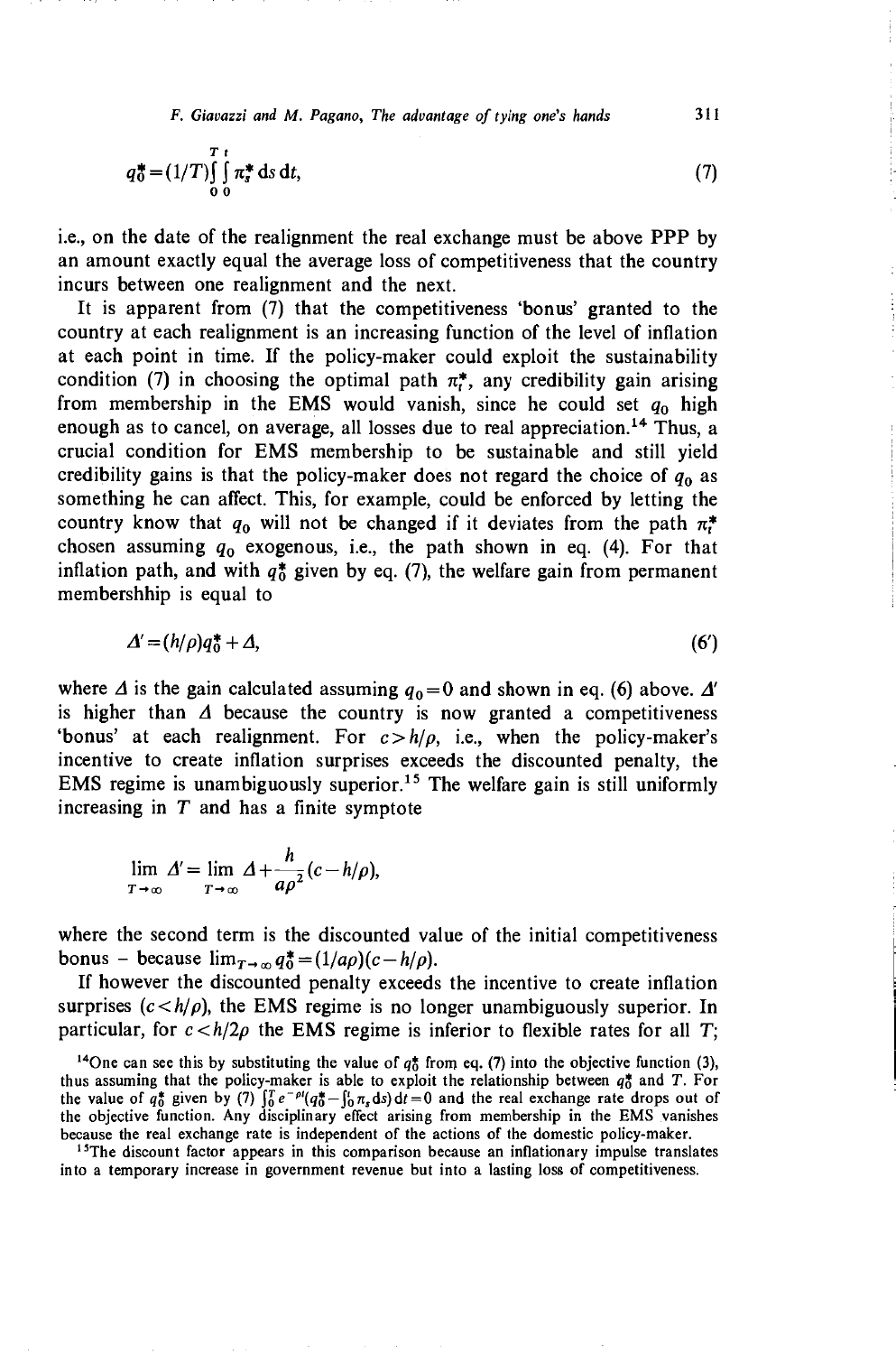F. Giavazzi and M. Pagano, The advantage of tying one's hands<br>for  $(h/2\rho) < c < h/\rho$  the EMS regime is superior only if its<br>sufficiently strict – i.e., if T is sufficiently large. (The different<br>means in the appendix) for  $(h/2\rho) < c < h/\rho$  the EMS regime is superior only if its discipline is sufficiently strict - i.e., if T is sufficiently large. (The different cases are summarized in fig. 1; derivations are shown in the appendix.) Equili inflation is increasing in  $(c-h/\rho)$ , that describes the incentive to produce<br>inflation in the EMS (net of the discounted penalty). As the net incentive<br>becomes smaller, the equilibrium level of inflation falls. But with lo realignment is also smaller. This reduces welfare.<sup>16</sup>

The temptation to reduce the real value of its nominal liabilities creating inflation surprises is not the only incentive that a government has to produce inflation: even perfectly anticipated inflation yields a benefit generating a inflation surprises is not the only incentive that a government has to produce inflation: even perfectly anticipated inflation yields a benefit generating a revenue from seignorage. It is often argued, in this respect, tha revenue from seignorage. It is often argued, in this respect, that EMS<br>membership, by raising the cost of inflation, and thereby reducing the<br>equilibrium level of inflation, is not beneficial for a government that needs to



Fig. 1. Welfare gain from permanent EMS membership.

<sup>16</sup>Consider for example the limiting case as  $T\rightarrow\infty$ . In this case, as we have seen, the optimal inflation path is the constant inflation rate  $\pi_{\infty}^* = (c-h/\rho)/a$ . If the discounted cost of a real inflation path is the constant inflation rate  $\pi_{\infty}^{*} = (c - h/\rho)/a$ . If the discounted cost of a real appreciation is higher than the incentive to generate unanticipated inflation  $(c < h/\rho)$ , the optima inflation rate is ne inflation rate is negative. Sustainability now requires that the country starts off with a real inflation rate is negative. Sustainability now requires that the country starts off with a real appreciation equal to  $(1/a\rho)c - h/\rho$ . Rather than a competitiveness bonus, sustainability now appreciation equal to  $(1/a\rho)|c-h/\rho|$ . Rather than a competitiveness bonus, sustainability now<br>requires that the country starts off with a penalty. If the cost associated with this penalty<br>exceeds the benefit that arises fr exceeds the benefit that arises from the reduction in the inflation inefficiency, the EMS regime<br>may be inferior to flexible rates; the condition is  $(h/\rho^2)|c-h/\rho|>h^2/(2a\rho^3)$ , or  $c < h/2\rho$ . A similar<br>argument applies for argument applies for T finite. The particular form of the objective function – linear in  $q_t$  – may quadratic in  $q_t$  show that for small values of T a sustainable EMS regime is unambiguously  $\frac{h}{a^2}$   $\left(c - \frac{h}{2g}\right)$ <br>  $\left(c - \frac{h}{2g}\right)$ <br>  $\left(c - \frac{h}{2g}\right)$ <br>  $\left(c - \frac{h}{2g}\right)$ <br>  $\left(c - \frac{h}{2g}\right)$ <br>  $\left(c - \frac{h}{2g}\right)$ <br>  $\left(c - \frac{h}{2g}\right)$ <br>  $\left(c - \frac{h}{2g}\right)$ <br>  $\left(c - \frac{h}{2g}\right)$ <br>  $\left(c - \frac{h}{2g}\right)$ <br>  $\left(c - \frac{h}{2g}\right)$ <br>  $\left(c - \frac{h}{2$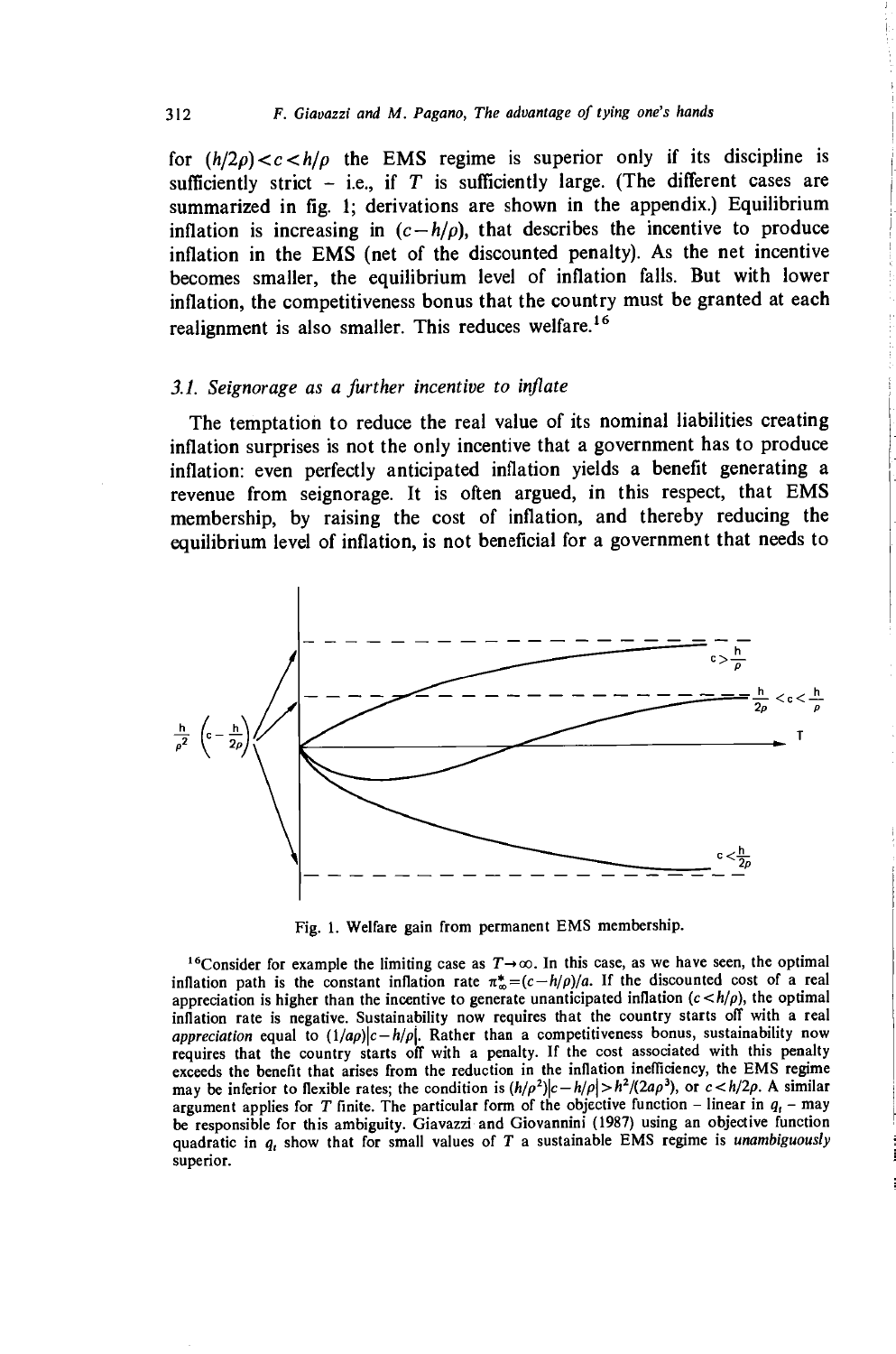F. Giavazzi and M. Pagano, The advantage of tying one's hands 313<br>tap the inflation tax. We investigate this issue by adding a linear term in inflation to the instantaneous objective function of the government

$$
V' = \int_{0}^{\infty} e^{-\rho t} [h q_t + c(\pi_t - \pi_t^e) - (a/2)\pi_t^2 + b\pi_t] dt, \qquad b > 0,
$$
 (1')

 $V' = \int_{0}^{t} e^{-\rho t} [hq_t + c(\pi_t - \pi_t^e) - (a/2)\pi_t^2 + b\pi_t] dt$ ,  $b > 0$ , (1')<br>where the term  $b\pi_t$  describes the authorities' incentive to collect revenue from<br>seignorage. Maximization of (1') now yields the following path for infla

seignorage. Maximization of (1') now yields the following path for inflation:

\n
$$
\pi_t^* = \pi_t^* + \frac{b}{a}
$$
\nfor  $t \in (0, T)$ ,

\n(4')

\nwhere  $\pi_t^*$  is the optimal inflation rate when  $b = 0$ , shown in eq. (4). The shape of the inflation path between realignments remains unchanged, relative to the

 $\pi_t^{*} = \pi_t^{*} + \frac{1}{a}$  for  $t \in (0, T)$ , (4')<br>where  $\pi_t^{*}$  is the optimal inflation rate when  $b = 0$ , shown in eq. (4). The shape<br>of the inflation path between realignments remains unchanged, relative to the<br>case when  $b$ of the inflation path between realignments remains unchanged, relative to the case when  $b=0$ , but at each point in time the level of inflation is higher by an amount equal to the value that the central bank attaches to s an amount equal to the value that the central bank attaches to seignorage, relative to the cost of inflation.<br>Assuming that  $q_0$  is again chosen so as to allow the country to remain in

an amount equal to the value that the central bank attaches to seignorage, relative to the cost of inflation.<br>Assuming that  $q_0$  is again chosen so as to allow the country to remain in the system in the long run, the wel the system in the long run, the welfare gain from *permanent* membership is<br>now<br> $\Delta'' = (h/\rho)q_0^* + \Delta - (hb/a\rho^2)[1 - \rho T/(1 - e^{-\rho T})],$  (6")

$$
\Delta'' = (h/\rho)q_0^* + \Delta - (hb/a\rho^2)[1 - \rho T/(1 - e^{-\rho T})],\tag{6'}
$$

 $A'' = (h/\rho)q_0^* + A - (hb/a\rho^2)[1 - \rho T/(1 - e^{-\rho T})],$  (6")<br>where  $\Delta$  is the welfare gain computed assuming  $q_0 = 0$  and  $b = 0$ , shown ir<br>eq. (6), and  $q_0^*$  is the level of  $q_0$  which guarantees that the EMS regime is<br>sustainable, eq. (6), and  $q_0^*$  is the level of  $q_0$  which guarantees that the EMS regime is<br>sustainable, now equal to<br> $q_0^* = q_0^* + (b/a\rho)[1 - \rho T/(1 - e^{-\rho T})]$ . (7) sustainable, now equal to<br>  $q_0^* = q_0^* + (b/a\rho)[1 - \rho T/(1 - e^{-\rho T})].$  (7)

$$
q_0^* = q_0^* + (b/a\rho)[1 - \rho T/(1 - e^{-\rho T})].
$$
\n(7)

 $q_0^* = q_0^* + (b/a\rho)[1-\rho T/(1-e^{-\rho T})]$ . (7)<br>One can see immediately that substituting  $q_0^*$  in (6") all terms in b cancel<br>out and  $\Delta'' = \Delta'$ : the welfare gain is identical to that which obtains when<br>seignorage has no value in seignorage has no value in the government's objective function. The reason is that the value of the seignorage loss [arising from the fact inflation is lower inside than outside the EMS, and appearing as the last term in e inside than outside the EMS, and appearing as the last term in eq. (6")] is exactly compensated by a higher value of the competitiveness bonus that the country must be granted at each realignment to sustain its permanent exactly compensated by a higher value of the competitiveness bonus that the country must be granted at each realignment to sustain its permanent membership.<sup>17,18</sup> country must be granted at each realignment to sustain its permanent<br>membership.<sup>17, 18</sup><br><sup>17</sup>In (1') we overlook the fact that the revenue from seignorage is really a non-linear function<br>of  $\pi$ <sub>i</sub>: the linear term is an  $(7')$ <br>  $\text{ice}$ <br>  $\text{ner}$ <br>  $\text{use}$ <br>  $\text{let}$ <br>  $\text{let}$ <br>  $\text{let}$ <br>  $\text{let}$ <br>  $\text{let}$ <br>  $\text{let}$ <br>  $\text{let}$ <br>  $\text{let}$ <br>  $\text{let}$ <br>  $\text{let}$ <br>  $\text{let}$ <br>  $\text{let}$ <br>  $\text{let}$ <br>  $\text{let}$ <br>  $\text{let}$ <br>  $\text{let}$ <br>  $\text{let}$ 

<sup>17</sup>In (1) we overlook the fact that the revenue from seignorage is really a non-linear function of  $\pi_i$ : the linear term is an approximation to the rising portion of the revenue schedule. If non-linearity were important of  $\pi_i$ : the linear term is an approximation to the rising portion of the revenue schedule. If non-linearity were important, it could easily be accommodated in the analysis by approximating the revenue function with a li the revenue function with a linear-quadratic form in  $\pi_i$ : this would simply increase the coefficien (a) on  $\pi_i^2$  in (1'). Since all welfare comparisons are proportional to (1/a), this would reduce  $\Delta^i$  the condition the condition for the EMS to be a superior regime remains unaffected, but the size of the welfare gain is uniformly lower.<br><sup>18</sup>This is most clearly seen considering again the limiting case as  $T \rightarrow \infty$ . In this case

gain is uniformly lower.<br>
<sup>18</sup>This is most clearly seen considering again the limiting case as  $T\rightarrow\infty$ . In this case<br>  $\Delta'' = (h\pi_{\infty}/\rho^2) + (1/2\rho)(\Delta\pi)^2 - (b/\rho)\Delta\pi = (1/a\rho)\left[ (h/\rho)(c + b - h/\rho) + (h^2/2a\rho^2) - (hb/\rho) \right]$ , where and =  $(h\pi_{\infty}/\rho^2)$  + ( 1/2  $\rho$ )( $\Delta \pi$ )<sup>2</sup> - (  $b/\rho$ ) $\Delta \pi$  = (1/a  $\rho$ ) [( $h/\rho$ )( $c + b - h/\rho$ ) + ( $h^2/2a\rho^2$ ) - ( $hb/\rho$ )], where and<br>and  $h/\rho$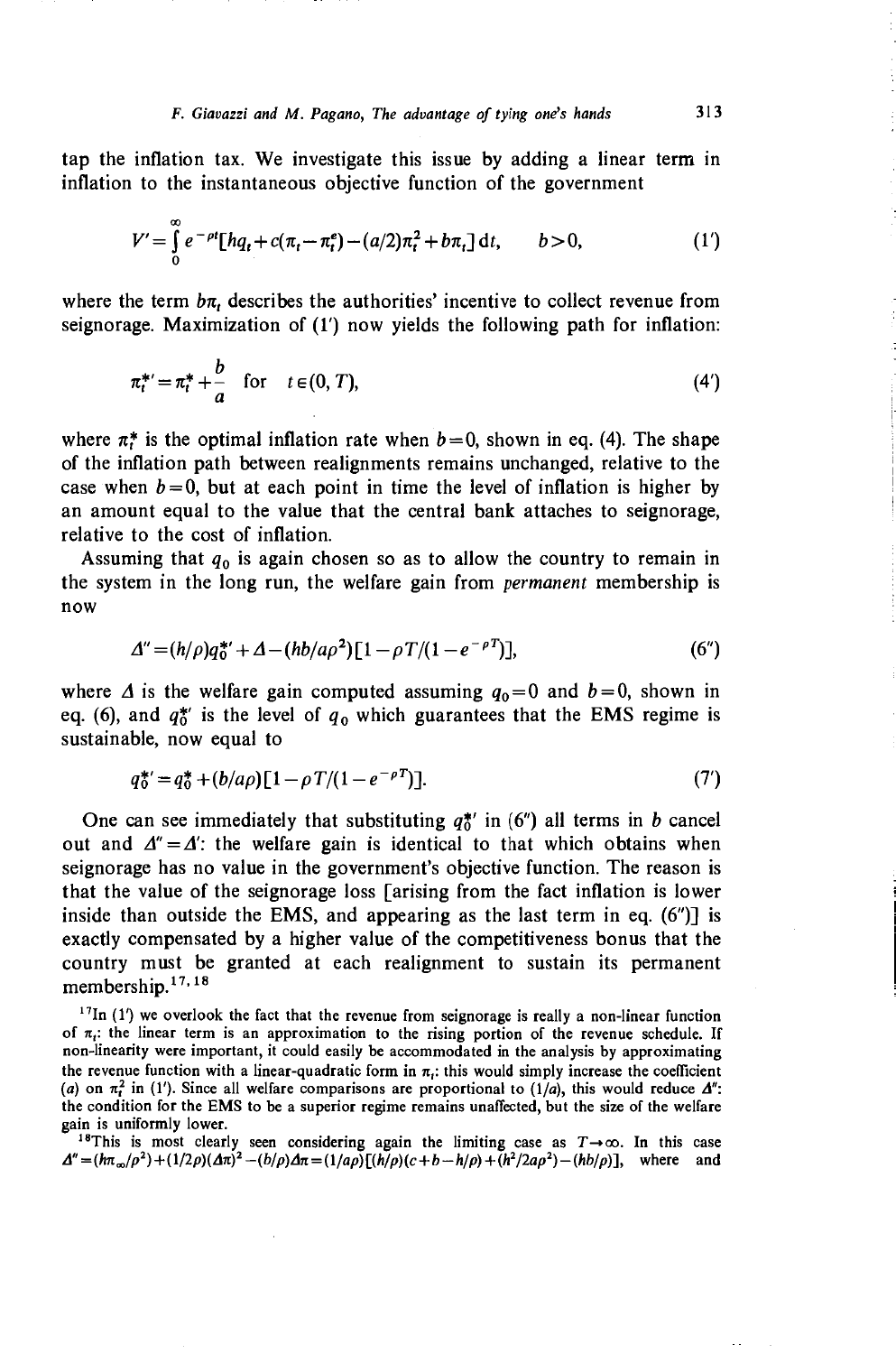F. Giavazzi and M. Pagano, The advantage of tying one's hands<br>3.2. Permanent membership: Summing up<br>We conclude this section summing up the two main points that have been made: (i) the first is that an EMS designed to be sustainable in the long run, not only is an effective disciplinary device  $-$  in the sense that it keeps inflation lower than in a regime of flexible exchange rates  $-$  bu not only is an effective disciplinary device - in the sense that it keeps inflation lower than in a regime of flexible exchange rates - but may also be a welfare improving device. To improve welfare, however, the system m a welfare improving device. To improve welfare, however, the system must be granted at each realignment, and which is necessary to make the system sustainable, must be kept outside the control of the domestic monetary<br>authorities – otherwise all credibility gains vanish; (b) the central bank's incentive to produce inflation surprises, net of the discounted cost of real appreciation, must be relatively high; (ii) if the EMS regime is designed to be sustainable in the long run, the welfare comparison with flexible sustainable in the long run, the welfare comparison with flexible exchange<br>rates is unaffected by the incentive to produce a high anticipated level of<br>inflation. rates is unaffected by the incentive to produce a high anticipated level of inflation.<br>inflation.<br>4. Temporary EMS membership

As we have shown in the last section, sustainability requires that the real exchange rate fluctuates around PPP. This conclusion, however, is at odds with the EMS experience so far: as a matter of fact EMS members with abo with the EMS experience so far: as a matter of fact EMS members with above-average inflation have never succeeded in securing realignments so large as to bring their real exchange rate above PPP [see, e.g., Colling above-average inflation have never succeeded in securing realignments so<br>large as to bring their real exchange rate above PPP [see, e.g., Collins<br>(1987)] and it may well be that the system, as currently designed, is no<br>ind large as to bring their real exchange rate above PPP [see, e.g., Collins (1987)] and it may well be that the system, as currently designed, is not indefinitely sustainable. In principle, however, it could still be the case

off.<br>To check this conjecture, we now assume that each realignment brings back to PPP, so that  $q_0 = 0$ , and let  $T\overline{K}$  be the length of time for which the back to PPP, so that  $q_0 = 0$ , and let  $T\overline{K}$  be the length of time for which the EMS regime can be sustained:  $T\overline{K}$  could correspond to the time when foreign exchange reserve vanish, or when the central bank think EMS regime can be sustained:  $T\bar{K}$  could correspond to the time wher<br>foreign exchange reserve vanish, or when the central bank thinks it cannot<br>cumulate more foreign debt. We assume that at time  $T\bar{K}$  the authoritie foreign exchange reserve vanish, or when the central bank thinks it cannot cumulate more foreign debt. We assume that at time  $T\overline{K}$  the authorities abandon the EMS and return to flexible rates: provided that their dec equilibrium where the inflation rate is given by eq. (4), to a different timepublic knowledge, at time  $T\bar{K}$  the economy moves from a time-consistent equilibrium where the inflation rate is given by eq. (4), to a different time-consistent equilibrium where the inflation rate is equal to  $c/a$ .<sup>1</sup>

314

consistent equilibrium where the inflation rate is equal to  $c/a$ .<sup>19</sup> Temporary<br>  $\Delta \pi = (\tilde{\pi}^* - \pi^*_{\infty}) = h/a\rho$  is the difference between the equilibrium inflation rate outside and inside<br>
the EMS. The last term on the ri  $A\pi = (\tilde{\pi}^* - \pi^*_{\infty}) = h/a\rho$  is the difference between the equilibrium inflation rate outside and inside<br>the EMS. The last term on the right-hand-side of the expression for  $\Delta''$  is the discounted value of<br>the seignorage

value of the seignorage loss is exactly compensated by the competitiveness bonus.<br><sup>19</sup>Notice that we rule out the possibility that at any time before  $T\bar{K}$  (say, towards the end, right before  $T\bar{K}$ ) the central bank EMS, inflating wildly without having to bear the competitiveness cost of the this decision. faced by the central bank. The reason for ruling it out is that the decision to abandon the EMS cannot be treated on the same grounds as the decision to change the money supply: it is unlikely that the government could aba cannot be treated on the same grounds as the decision to change the money supply: it is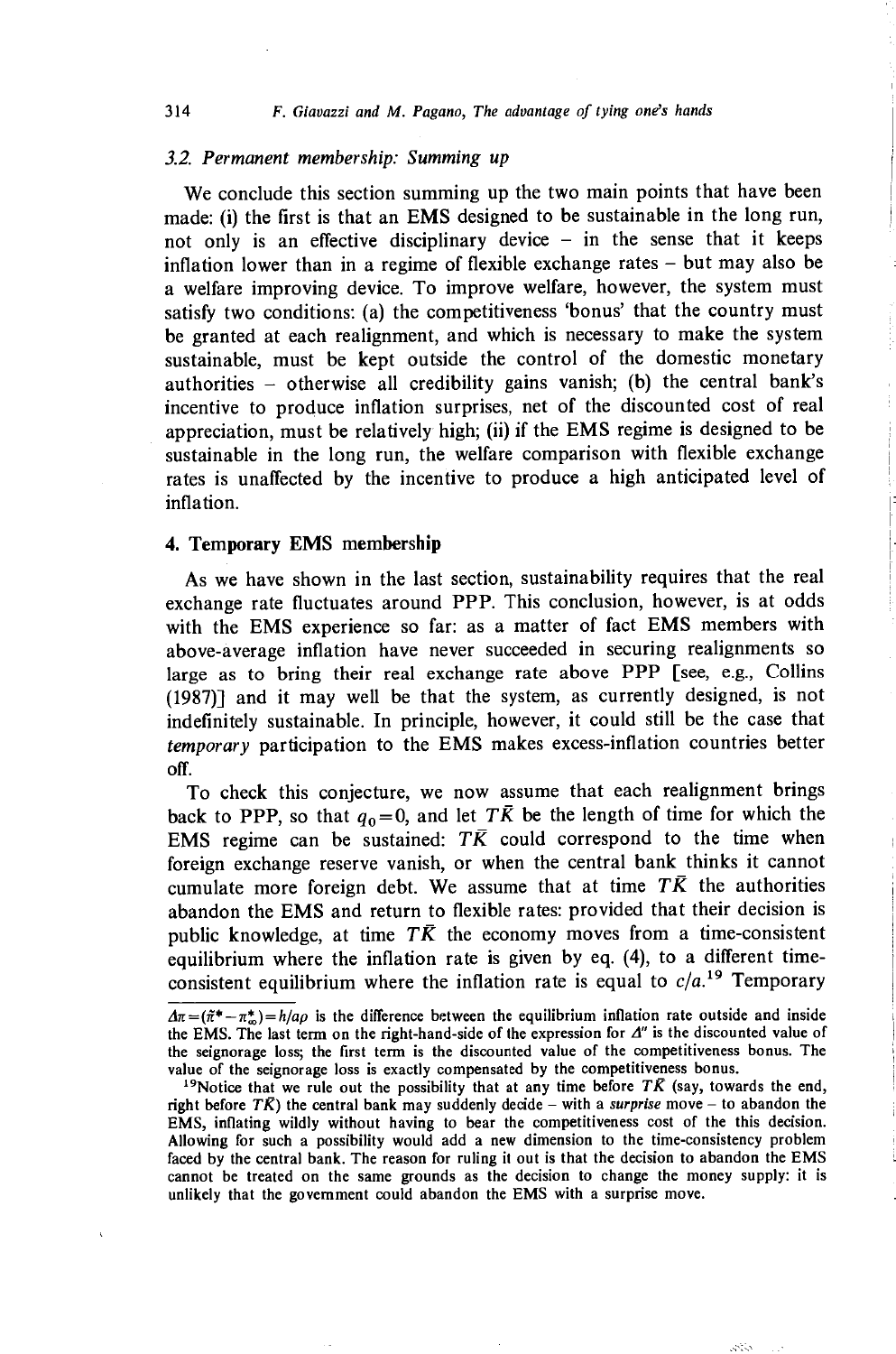F. Giavazzi and M. Pagano, The advantage of tying one's hands 315<br>membership in an EMS regime that would be unsustainable in the long run may thus be beneficial so long as the country remains in the system. What is crucial for temporary membership to yield credibility is that the authorities'<br>commitment to stay in the system for  $T\bar{K}$  periods is credible. It will be<br>credible if the decision to join the system for  $T\bar{K}$  periods

credible if the decision to join the system for TK periods improves the authorities' welfare function.<br>Assuming  $q_0=0$  and EMS membership for  $\bar{K}$  periods, the welfare gain relative to flexible rates is authorities' welfare function.<br>Assuming  $q_0=0$  and EMS membership for  $\bar{K}$  periods, the welfare gain<br>relative to flexible rates is

relative to flexible rates is  
\n
$$
\Delta(\vec{K}) = (1 - \exp(-\rho T \vec{K})) \Delta,
$$
\n(7)

 $\Delta(K) = (1 - \exp(-\rho TK))\Delta,$  (7)<br>where  $\Delta$  is the gain calculated over an infinite horizon, assuming  $q_0 = 0$ , and<br>shown in eq. (6).  $\Delta(K)$  is a monotone transformation of  $\Delta$ : it is thus always<br>positive, provided of course tha shown in eq. (6).  $\Delta(\overline{K})$  is a monotone transformation of  $\Delta$ : it is thus always positive, provided of course that the country can afford to stay in the system at least for one interval of length T. Thus, despite the at least for one interval of length  $T$ . Thus, despite the fact that EMS

at least for one interval of length  $T$ . Thus, despite the fact that EMS<br>membership now implies a real appreciation, temporary participation in the<br>system may still be beneficial.<br>It could be objected that this conclusion of burning foreign exchange reserves raises the value of  $h$ , the shadow cost of a real appreciation (having assumed that the trade balance is a linear function of the real exchange rate, the loss of foreign exchange reserves is also linearly related to the real exchange rate). It will be recalled that  $\Delta$  is a real appreciation (having assumed that the trade balance is a linear<br>function of the real exchange rate, the loss of foreign exchange reserves is<br>also linearly related to the real exchange rate). It will be recalled tha increasing in h: thus also  $\Delta(K)$ , the welfare gain from temporary membership<br>is higher, if h is larger. Therefore, the fact that now a real appreciation not<br>only lowers output, but also burns foreign exchange reserves, i is higher, if h is larger. Therefore, the fact that now a real appreciation not only lowers output, but also burns foreign exchange reserves, increases (rather than lowering) the attraction of EMS membership: the higher th (rather than lowering) the attraction of EMS membership: the higher the penalty attached to inflation, the more effective is the system at correcting the inflation inefficiency.<sup>20</sup> penalty attached to inflation, the more effective is the system at correcting<br>the inflation inefficiency.<sup>20</sup> the inflation inefficiency.<sup>20</sup><br>4.1. Persistent real appreciation as a further disincentive to inflate

4.1. Persistent real appreciation as a further disincentive to inflate<br>Above we have assumed that, at each realignment, excess-inflate Above we have assumed that, at each realignment, excess-inflation countries are granted devaluations that bring them back to the same level of the real exchange rate  $(q_0)$ , that in particular we have assumed to be the PP real exchange rate ( $q_0$ , that in particular we have assumed to be the PPP<br>level  $q_0=0$  in the previous paragraph). What happens if instead they are<br>granted devaluations which are *insufficient* to make up for the entir level  $q_0=0$  in the previous paragraph). What happens if instead they are granted devaluations which are *insufficient* to make up for the entire loss of competitiveness cumulated since the previous realignment? Essentia

each realignment they move to a lower value of  $q_0$  and their real exchange <sup>20</sup>Notice that while in the sustainable case the welfare gain depends on the difference between the efficiency gain and the penalty paid to sec <sup>20</sup>Notice that while in the sustainable case the welfare gain depends on the difference between efficiency gain and the penalty paid to secure that gain, here a higher penalty unambiguously proves welfare. The reason is the efficiency gain and the penalty paid to secure that gain, here a higher penalty unambiguously<br>improves welfare. The reason is that here, as in the basic model of sec. 2,  $q_0$  is unaffected by the<br>equilibrium path of improves welfare. The reason is that here, as in the basic model of sec. 2,  $q_0$  is unaffected by the equilibrium path of inflation, and thus by the penalty attached to inflation.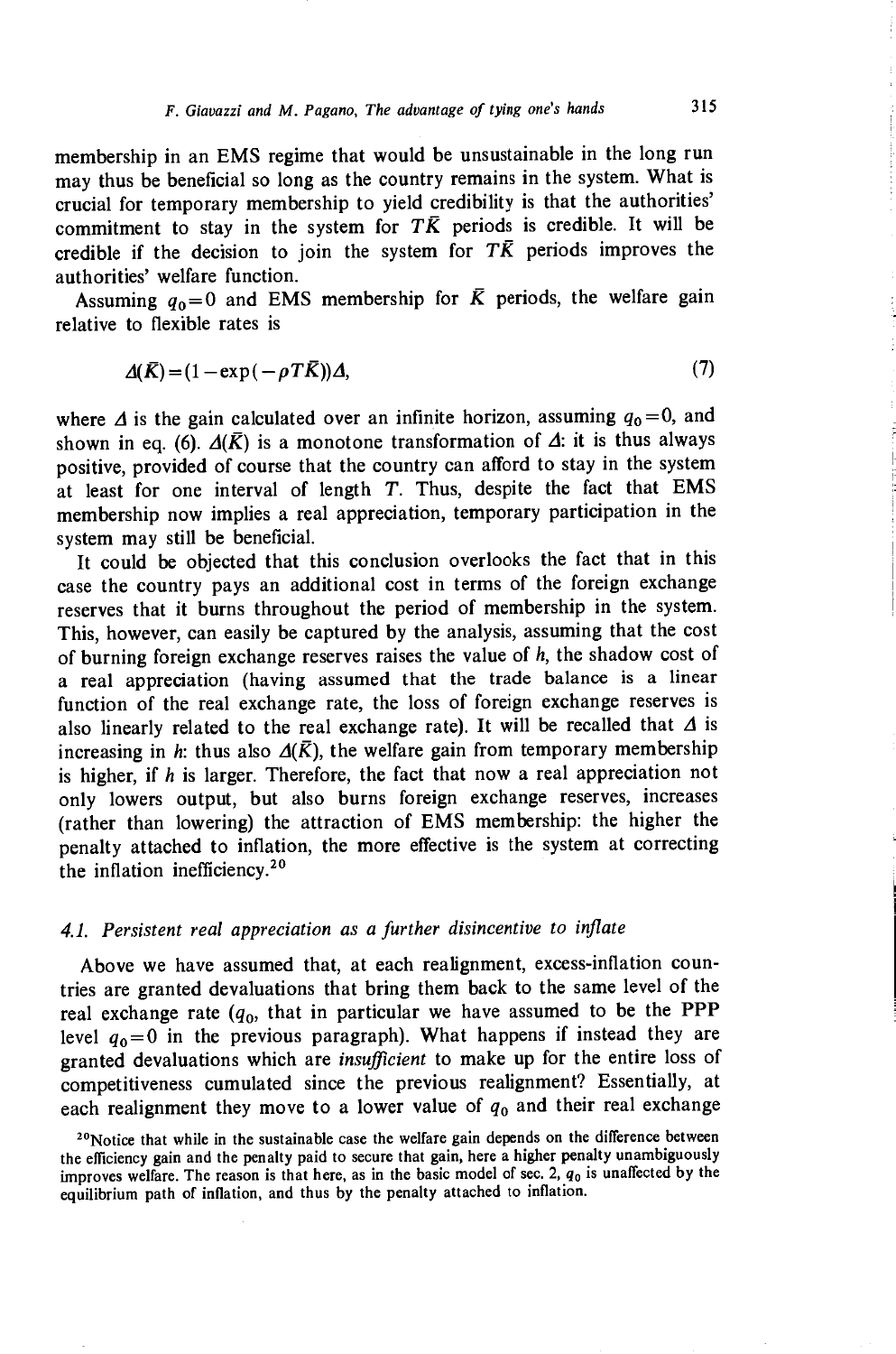316 F. Giavazzi and M. Pagano, The advantage of tying one's hands<br>rate, rather than fluctuating around a stable level (as in all the cases studied<br>so far) fluctuates around a trend of real appreciation. As mentioned in the

rate, rather than fluctuating around a stable kevel (as in all the cases studient into the<br>so far) fluctuates around a term of real appreciation. As mentioned in the<br>introduction, there are casos to believe that this is a

$$
\int_{0}^{TR} e^{-\rho T} q_t dt = \sum_{k=0}^{R} \int_{kT}^{(k+1)T} \left( q_0 - \int_{kT}^{t} \pi_s ds \right) e^{-\rho t} dt
$$

$$
- \lambda \sum_{k=1}^{R} \int_{kT}^{(k+1)T} e^{-\rho t} \int_{0}^{kT} \pi_s ds dt. \tag{8}
$$

$$
\pi_t^{*} = \pi_t^*, \qquad T \le t \le 2T
$$
  
=  $\pi_t^* - (\lambda h/a\rho)e^{-\rho(T-t)}(1 - e^{-\rho T}), \qquad 0 \le t \le T,$  (4")

where  $\pi_t^*$  is the optimal inflation path when the real exchange rate has no trend, as shown in eq. (4). The optimal inflation path no longer has the same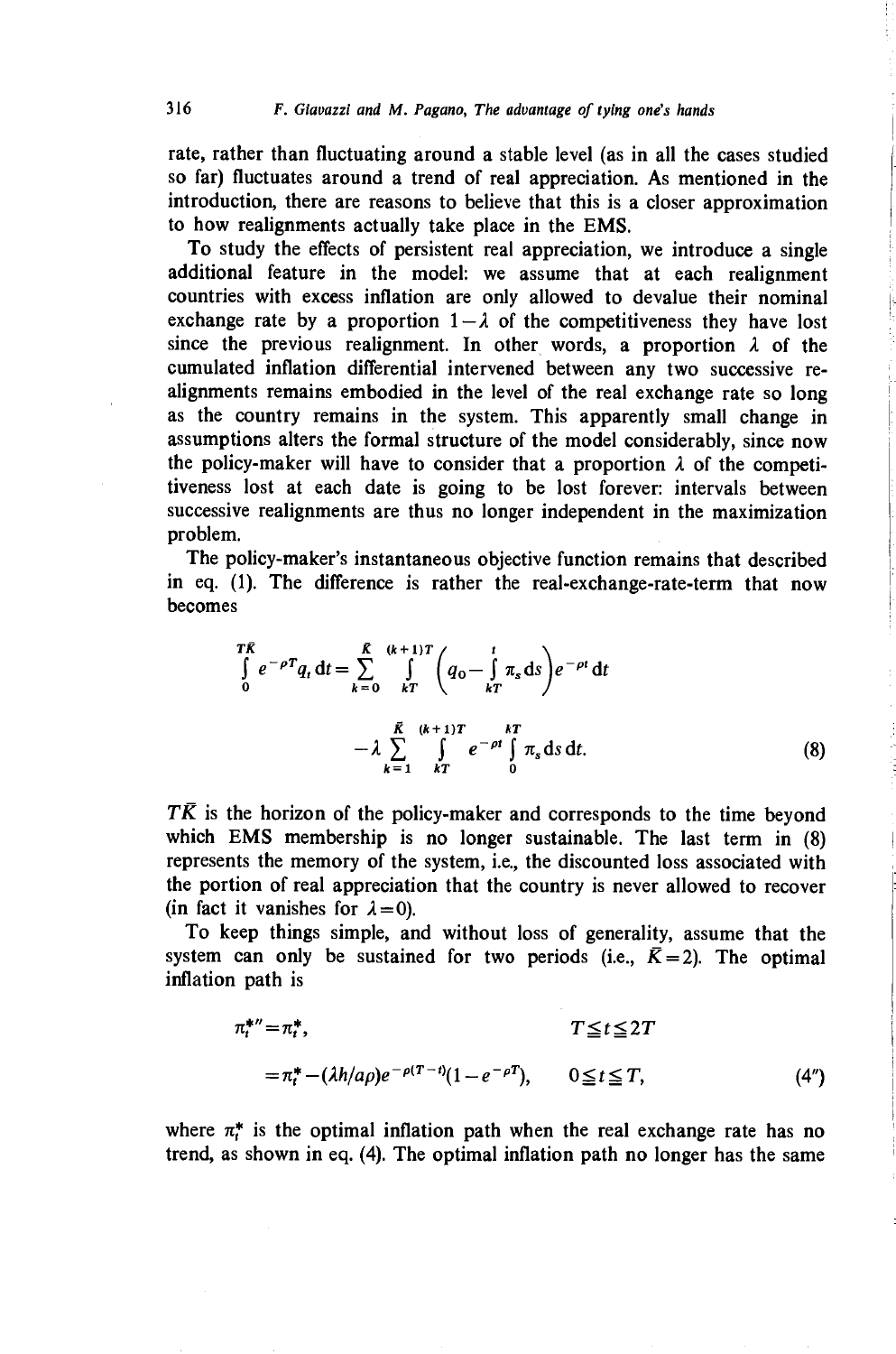F. Giavazzi and M. Pagano, The advantage of tying one's hands 317<br>shape between any two realignments: as time goes by, and the date when the<br>system will have to be abandoned approaches, the average inflation rate rises, since the implied losses of competitiveness will have to be borne for a rises, since the implied losses of competitiveness will have to be borne for a shorter period of time. The welfare gain relative to the flexible exchange rate regime, computed over the horizon  $0 \le t \le 2T$ , is now shorter period of time. The welfare gain relative to the flexible exchange rate<br>regime, computed over the horizon  $0 \le t \le 2T$ , is now<br> $\Delta(\overline{K}=2, \lambda > 0) = \Delta(\overline{K}=2) + (\lambda h^2/a\rho^3)e^{-\rho T}(1-e^{-\rho T})[\rho T-(1-e^{-\rho T})]$ 

regime, computed over the horizon 
$$
0 \le t \le 2T
$$
, is now  
\n
$$
\Delta(\bar{K}=2,\lambda>0) = \Delta(\bar{K}=2) + (\lambda h^2/a\rho^3)e^{-\rho T}(1-e^{-\rho T})[\rho T-(1-e^{-\rho T}) + (\lambda/2)(1-e^{-\rho T})^2],
$$
\n(7')  
\nwhere  $\Delta(\bar{K}=2)$  is the welfare gain when the real exchange rate reverts to PPP at each realignment, i.e., the expression in eq. (7), calculated over two

welfare.<sup>21</sup><br>4.2. Temporary membership: Summing up<br>Times in the solution of the costion averaget that even when EM where  $\Delta(\bar{K}=2)$  is the welfare gain when the real exchange rate reverts to<br>PPP at each realignment, i.e., the expression in eq. (7), calculated over two<br>periods. For  $\lambda > 0$ ,  $\Delta(\bar{K}=2, \lambda > 0) > \Delta(\bar{K}=2)$ : the penalty of appreciation raises the cost of inflation and unambiguously improves<br>welfare.<sup>21</sup><br>4.2. Temporary membership: Summing up

membership is unsustainable in the long run, it may still yield temporary benefits. So long as the country can afford to stay in the system the authorities' welfare function improves. Their commitment to temporary membership is thus credible.<br>5. Credibility gains in an EMS without capital contro authorities' welfare function improves. Their commitment to temporary

benefits. So long as the country can afford to stay in the system the<br>authorities' welfare function improves. Their commitment to temporary<br>membership is thus credible.<br>5. Credibility gains in an EMS without capital contro Up to this point we have assumed that prohibitive capital controls insulate<br>the domestic financial market from the international financial market. This<br>assumption is not inconsistent with the facts: the two largest excess countries in the EMS - France and Italy - have operated strict exchange controls for many years; among the small countries, Belgium has a dual exchange market that also serves the purpose of separating the domestic<br>from the international financial market.<br>Capital controls have played an important role in the EMS: in fact the

very success of the system is often attributed to the presence of exchange controls in countries where inflation is above the European average. The argument is that a regime of fixed but adjustable parities is bound to very success of the system is often attributed to the presence of exchange controls in countries where inflation is above the European average. The argument is that a regime of fixed but adjustable parities is bound to col collapse under the impact of speculative attacks on central bank reserves in<br>the anticipation of a realignment, unless the volume of speculative capital<br>flows is limited by exchange controls [see, e.g., Wyplosz (1985)]. Th the anticipation of a realignment, unless the volume of speculative capital flows is limited by exchange controls [see, e.g., Wyplosz (1985)]. This argument however overestimates the need for exchange controls because it argument however overestimates the need for exchange controls because it<br>overlooks the role of interest rate differentials as an equilibrating mechanism<br><sup>21</sup>Notice that the term in square brackets on the right-hand-side i

<sup>21</sup>Notice that the term in square brackets on the right-hand-side is always positive because  $(-1+\rho T+\exp(-\rho T))$  tends to 1/2 for  $T\rightarrow 0$  and to  $+\infty$  for  $T\rightarrow\infty$ .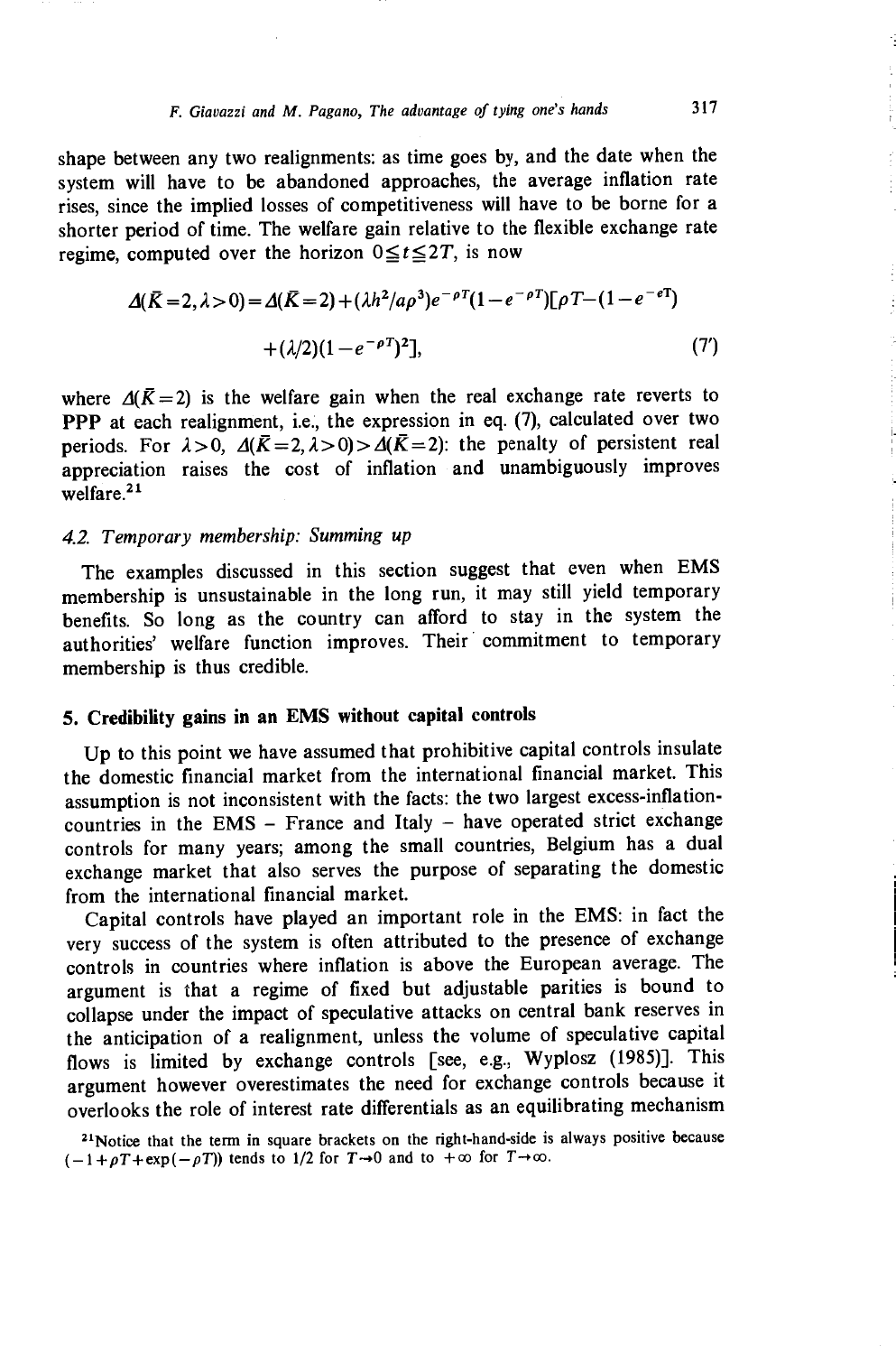F. Giavazzi and M. Pagano, The advantage of tying one's hands<br>in the wake of a parity realignment. If the central bank does not attempt to<br>peg domestic interest rates, these will move so as to compensate holders of interest-bearing assets for the anticipated capital loss (or gain) arising from a prospective realignment. The adjustment of domestic interest rates strongly dampens the speculative attack, and can make a system of fixed e rates with periodic realignments viable even in the absence of capital dampens the speculative attack, and can make a system of fixed exchange rates with periodic realignments viable even in the absence of capital controls.<sup>22</sup> The resulting fluctuation of domestic interest rates may however be very large, so that any gain from free capital mobility should be weighed against the costs associated with the higher volatility of interest rates. The higher volatility, however, is concentrated on short rates, and te against the costs associated with the higher volatility of interest rates. The<br>higher volatility, however, is concentrated on short rates, and tends to die-<br>out as the maturity of the asset lengthens – the obvious reason b magnitude. The costs of free capital mobility, in a system such as the EMS, are thus really the costs associated with a high volatility of short term interest rates.<sup>23</sup> There are good reasons why monetary authorities should worry about the volatility of short term rates. For example, in countries – such as Italy – where public debt is high and the liabilities of the government<br>are mostly short term bills, an increase in the volatility of short term rates<br>induces fluctuations in the budget deficit, and these, presuma

induces fluctuations in the budget deficit, and these, presumably, are undesirable.<sup>24</sup><br>In this section we investigate whether, in the absence of exchange controls,<br>the EMS may still yield credibility gains that exceed the We modify the basic model developed in section 2 in two ways: (i) domestic nominal rates are now linked to interest rates on the international financial nominal rates are now linked to interest rates on the international financial market through the condition of uncovered interest rate parity; (ii) the policy-maker assigns a negative weight also to the volatility of nomina y; (ii) the<br>f nomina. policy-maker assigns a negative weight also to the volatility of nominal interest rates.<sup>25</sup> The objective function becomes:<br><sup>22</sup>The adjustment of domestic interest rates eliminates the possibility of an unbounded

 $22$ The adjustment of domestic interest rates eliminates the possibility of an unbounded speculative attack: this is thus confined to the size of the monetary base. Since the domestic speculative attack: this is thus confined to the size of the monetary base. Since the domestic interest rate on deposits of instantaneous maturity shoots up to  $\infty$  at the moment of a (perfectly anticipated) realignment, depleting all central bank reserves. In reality however, there exist no assets of instantaneous maturity, so that interest rates remain unbounded. Furthermore, the transaction motive suggests that money demand remains posi

<sup>23</sup>Giavazzi and Pagano (1985) compare the variability of 3-month 'on-shore' and 'off-shore' that money demand remains positive even for very high values of the rate of interest.<br><sup>23</sup>Giavazzi and Pagano (1985) compare the variability of 3-month 'on-shore' and 'off-shore'<br>interest rates in France and Italy over th

both countries capital controls have significantly reduced the variability of domestic rates: from (a standard deviation of) 5.2 to 0.5 in France; from 4.8 to 1.8 in Italy.<br><sup>24</sup>Another reason why fluctuations in short ter cost of holding money has to equal the social marginal benefit of the revenue from seignorage:<br>in this case the optimal level of the opportunity cost of holding money is positive. Moreover, the<br>solution to the optimal tax cost of holding money has to equal the social marginal benefit of the revenue from seignorage<br>in this case the optimal level of the opportunity cost of holding money is positive. Moreover, the<br>solution to the optimal tax p t of holding money is positive. Moreover, the<br>this opportunity cost be smooth over time:<br>thus sub-optimal. solution to the optimal tax problem requires that this opportunity cost be smooth over time<br>large fluctuations of short term nominal rates are thus sub-optimal.<br><sup>25</sup>As discussed above, there are good reasons why the govern

volatility of nominal interest rates. The volatility of nominal rates is here also an approximation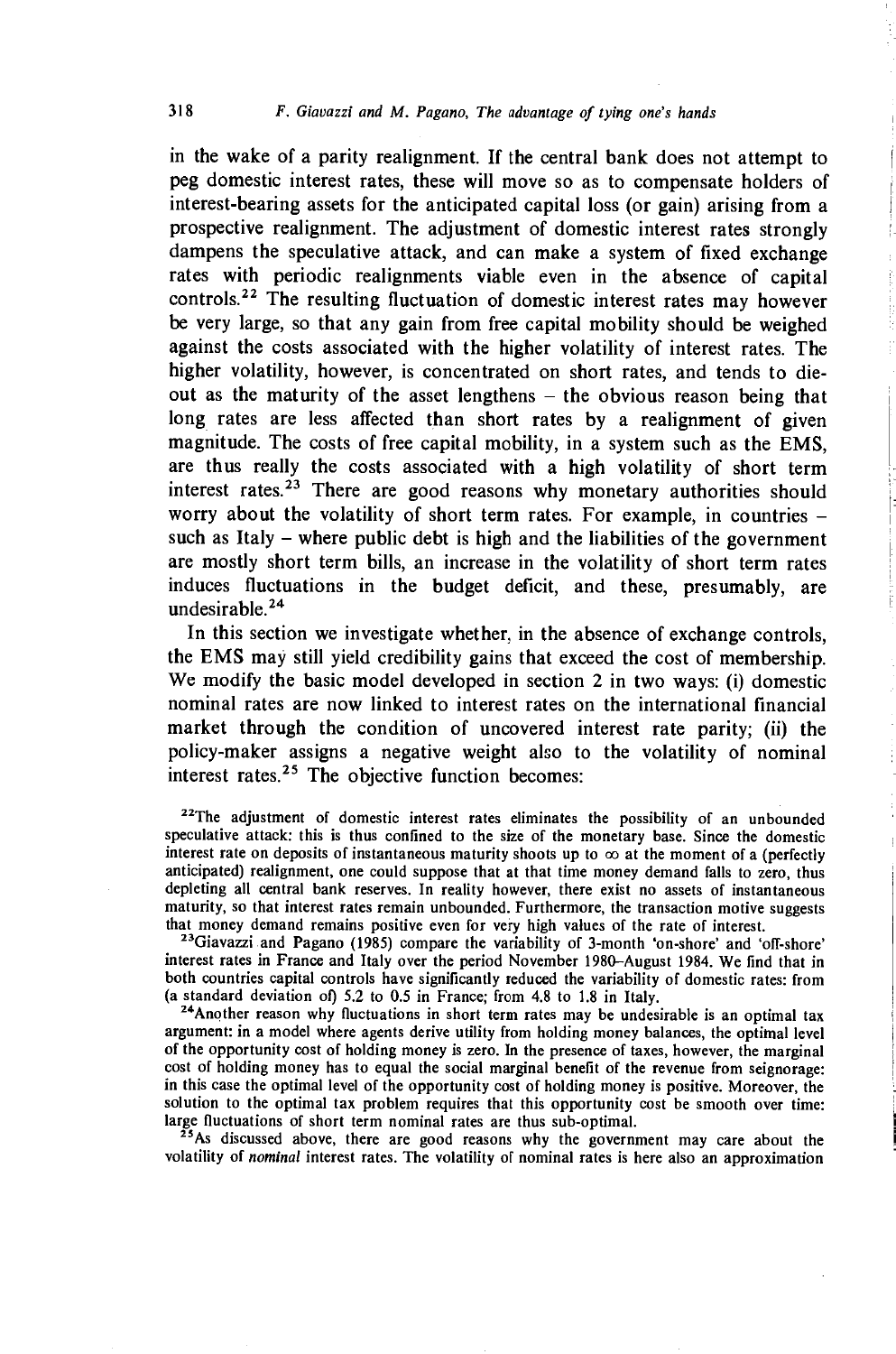F. Giavazzi and M. Pagano, The advantage of tying one's hands  
\n
$$
V' = \int_{0}^{T} e^{-\rho t} \left[ hq_t + c(\pi_t - \pi_t^e) - (a/2)\pi_t^2 - (f/2)(i_t^r - i^{-r})^2 \right] dt,
$$
\n(9)

 $V' = \int_0^{\pi} e^{-\pi t} \ln q_t + c(\pi_t - \pi_t^*) - (a/2)\pi_t^* - (f/2)(\pi_t^* - 1)^{-1}$  cf.<br>
with  $f > 0$  and  $q_t$  defined as in eq. (2). if is the interest rate on a deposite<br>
stated at time t and that will mature at time  $t + \pi_t^*$  is the mean of with  $f > 0$  and  $q_t$  defined as in eq. (2). if is the interest rate on a deposit issued at time t and that will mature at time  $t + \tau$ ;  $\vec{t}$  is the mean of  $\vec{t}$ , over an with  $f > 0$  and  $q_t$  defined as in eq. (2). i<sub>t</sub> is the interest rate on a deposit<br>issued at time t and that will mature at time  $t + \tau$ ;  $\bar{t}$  is the mean of  $i_t^r$  over an<br>interval of length T. We treat  $\tau$  as a param welfare gain depends on the value of  $\tau$ , i.e., on the maturity of the asset that<br>the authorities care about.<sup>26</sup> We assume that the foreign nominal interest<br>rate on deposits of maturity  $\tau$  is fixed and equal to zero f the authorities care about.<sup>26</sup> We assume that the foreign nominal interest realignments take place every  $T$  periods, and bring the real exchange rate back to PPP (we thus concentrate on the case where the real exchange rate rate on deposits of maturity  $\tau$  is fixed and equal to zero for convenience; realignments take place every  $T$  periods, and bring the real exchange rate back to PPP (we thus concentrate on the case where the real exchang fluctuates below PPP, with no long run trend, i.e.,  $q_0 = 0$ ). The path of<br>domestic interest rates is given by<br> $i_t^r = 0$ ,  $0 \le t \le T - \tau$ domestic interest rates is given by

$$
i_t^{\tau} = 0, \qquad 0 \le t \le T - \tau
$$
  
=  $\tau^{-1} \int_0^T \pi(t) dt$ ,  $T - \tau \le t \le T$ . (10)  
minimal interest rate is zero on all deposits maturing before the date of

The nominal interest rate is zero on all deposits maturing before the date of<br>the realignment because we assume interest rates to be zero abroad; it jumps<br>to compensate for the capital loss incurred on the day of the real to compensate for the capital loss incurred on the day of the realignment at time  $T-\tau$ , and stays at that level until the realignment date, when it goes back to zero. The same path repeats in between any two successive back to zero. The same path repeats in between any two successive<br>realignments. Notice that  $\vec{r} = (1/T)\int_0^T \pi(s) ds$ , so that the average *real* rate of<br>interest is zero and is unaffected by the fluctuations of the nominal

$$
\hat{\pi}_t^* = \pi_t^* - (f/\rho)(1/\tau - 1/T)^2 e^{-\rho(T-t)} (e^{\rho \tau} - 1) \left( \int_0^T \hat{\pi}_t^* dt \right), \tag{11}
$$

where  $\pi_t^*$  is the inflation path reported in eq. (4). The welfare gain *relative to* an EMS with capital controls (assuming  $q_0 = 0$  in both cases) is (see appendix<br>for derivation):<br> $(e^{\rho \tau} - 1)(1/\tau - 1/T)^2 F(T) > 0$  for all T, (12)

for derivation):  
\n
$$
(e^{\rho \tau} - 1)(1/\tau - 1/T)^2 F(T) > 0 \quad \text{for all} \quad T,
$$
\n(12)

to the volatility of real rates because, in between realignments, nominal interest rates fluctuate

much more than the rate of inflation.<br><sup>26</sup>In writing eq. (9) we also implicitly assume that the interest rate elasticity of money demand<br>is zero, and that output demand does not respond to fluctuations in interest rates. T is zero, and that output demand does not respond to fluctuations in interest rates. These<br>assumptions seem reasonable in view of the fact that the interest rate fluctuations we are<br>considering are short-run phenomena, conc assumptions seem reasonable in view of the fact that the interest rate fluctuations we are considering are short-run phenomena, concentrated around realignment dates. <sup>26</sup>In writing eq. (9) we also implicitly assume that the interest rate elasticity of money demand<br>is zero, and that output demand does not respond to fluctuations in interest rates. These<br>assumptions seem reasonable in v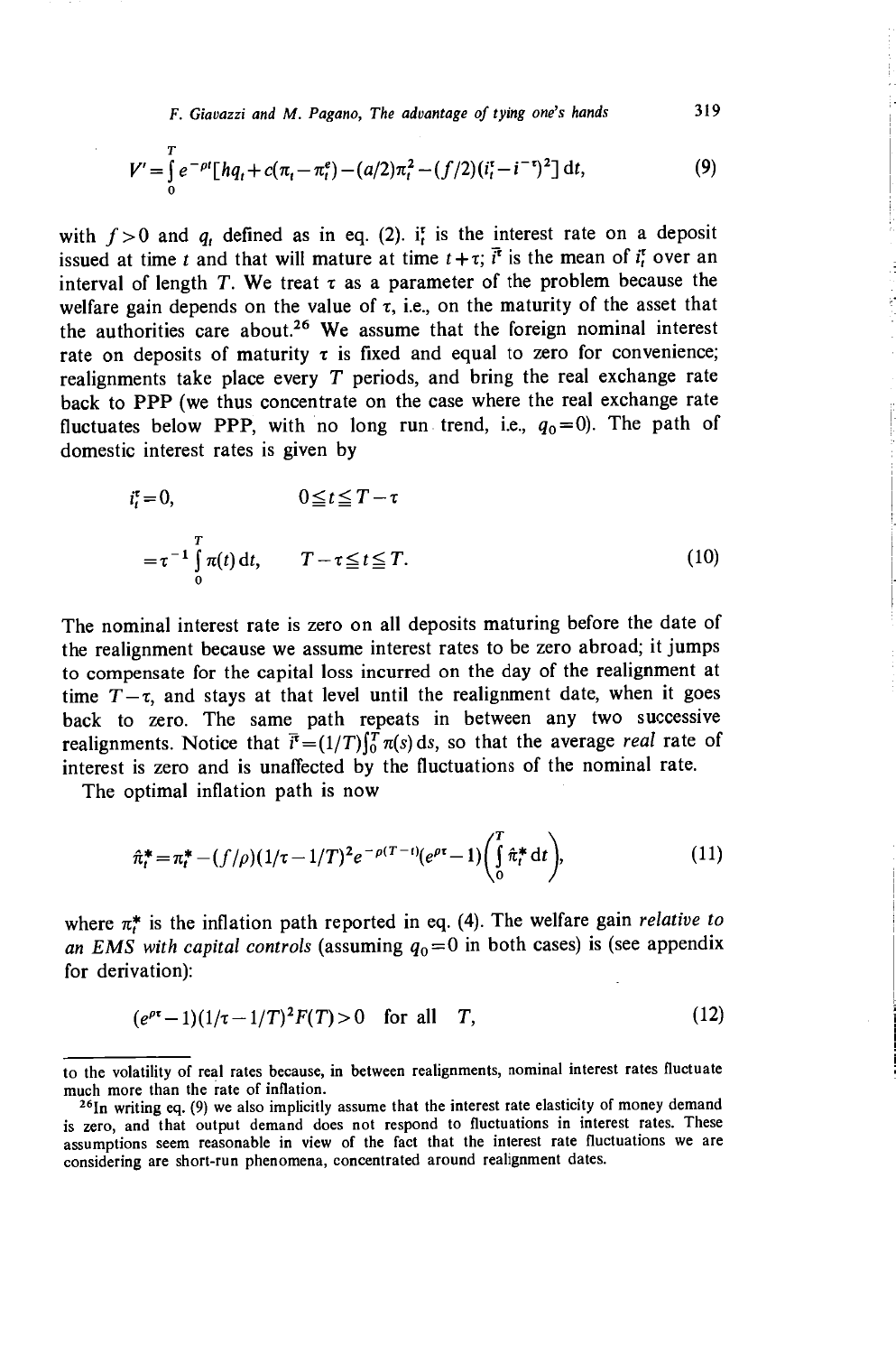F. Giavazzi and M. Pagano, The advantage of tying one's hands<br>The expression (12) is positive: thus, in this setup, the assumption of perfect<br>mobility improves welfare in the EMS regime. The welfare improvement is decreasing in  $\tau$ , the maturity of the deposits whose interest rate enters the objective function. The intuition for the latter result is that for a given path of inflation the volatility of interest rates is increasing in  $1/\tau$  and is objective function. The intuition for the latter result is that for a given path of inflation the volatility of interest rates is increasing in  $1/\tau$  and is unbounded for  $\tau \rightarrow 0$  (the interest rate on an asset of instant of inflation the volatility of interest rates is increasing in  $1/\tau$  and is unbounded for  $\tau \rightarrow 0$  (the interest rate on an asset of instantaneous maturity shoots up to infinity at the date of realignment, if we suppose t shoots up to infinity at the date of realignment, if we suppose that this is perfectly anticipated, as we do here). Since now the policy-maker is also concerned about the volatility of interest rates, he will have to be al concerned about the volatility of interest rates, he will have to be all the more cautious about generating inflation, the more he cares about short-term (as opposed to long-term) rates: higher inflation translates into a larger devaluation at the time of the following realignment, and this will th more cautious about generating inflation, the more he cares about short-term<br>(as opposed to long-term) rates: higher inflation translates into a larger<br>devaluation at the time of the following realignment, and this will th (as opposed to long-term) rates: higher inflation translates into a larger<br>devaluation at the time of the following realignment, and this will then<br>require a larger rise in interest rates, particularly towards the short-e equilibrium path of inflation, and the larger the credibility and the welfare<br>gain relative to the flexible rate regime.<br>Appendix gain relative to the flexible rate regime.<br>Appendix

1. Derivation of  $\Delta$ ,  $\Delta'$  and  $\Delta''$  (eqs. (6), (6') and (6") in the text)

 The value of the objective function [eq. (3) in the text] along the optimalpath in the EMS regime is

$$
V^* = \sum_{k=0}^{\infty} e^{-\rho T k} \left\{ \int_{0}^{T} \left[ hq_0 - h \int_{0}^{t} \frac{1}{a} \left[ c - (h/\rho) \right] \right. \right.\left. + (h/\rho)e^{-\rho(T-s)} \right] ds - \frac{1}{2a} \left[ c - (h/\rho) + (h/\rho)e^{-\rho(T-t)} \right]^2 \right] dt \Big\},\tag{A.1}
$$

$$
+(h/\rho)e^{-\rho(T-s)}\Big]ds - \frac{1}{2a}\Big[c - (h/\rho) + (h/\rho)e^{-\rho(T-t)}\Big]^2\Big]dt\Big\},\tag{A.1}
$$
\nwhich, noticing that  $\sum_{k=0}^{\infty}e^{-\rho Tk} = (1 - e^{-\rho T})^{-1}$ , can be written as

\n
$$
V^* = (1/\rho)\Big[ hq_0 - \frac{c^2}{2a} + \frac{h^2}{a\rho^2} \Big[\frac{1}{2} - e^{-\rho T}\Big(\frac{\rho T}{1 - e^{-\rho T}} - \frac{1}{2}\Big)\Big]\Big].\tag{A.2}
$$
\nThe correspondence expression in the flexible exchange rates regime is  
instead simply

\n
$$
\tilde{V}^* = -\frac{c^2}{2a}\int_0^{\infty}e^{-\rho t}dt = -\frac{c^2}{2a\rho}.
$$
\n(A.3)

The correspondence expression in the flexible exchange rates regime is  
instead simply  

$$
\tilde{V}^* = -\frac{c^2}{2a} \int_0^\infty e^{-\rho t} dt = -\frac{c^2}{2a\rho}.
$$
(A.3)

 $V^* = -\frac{1}{2a} \int_{0}^{a} e^{-\rho t} dt = -\frac{1}{2a\rho}$ . (A.3)<br>For  $q_0 = 0$  the differences  $V^* - \tilde{V}^*$  yields the value  $\Delta$  reported in eq. (6). At<br>the limits, when the EMS regime coincides with fixed and flexible exchange the limits, when the EMS regime coincides with fixed and flexible exchange

320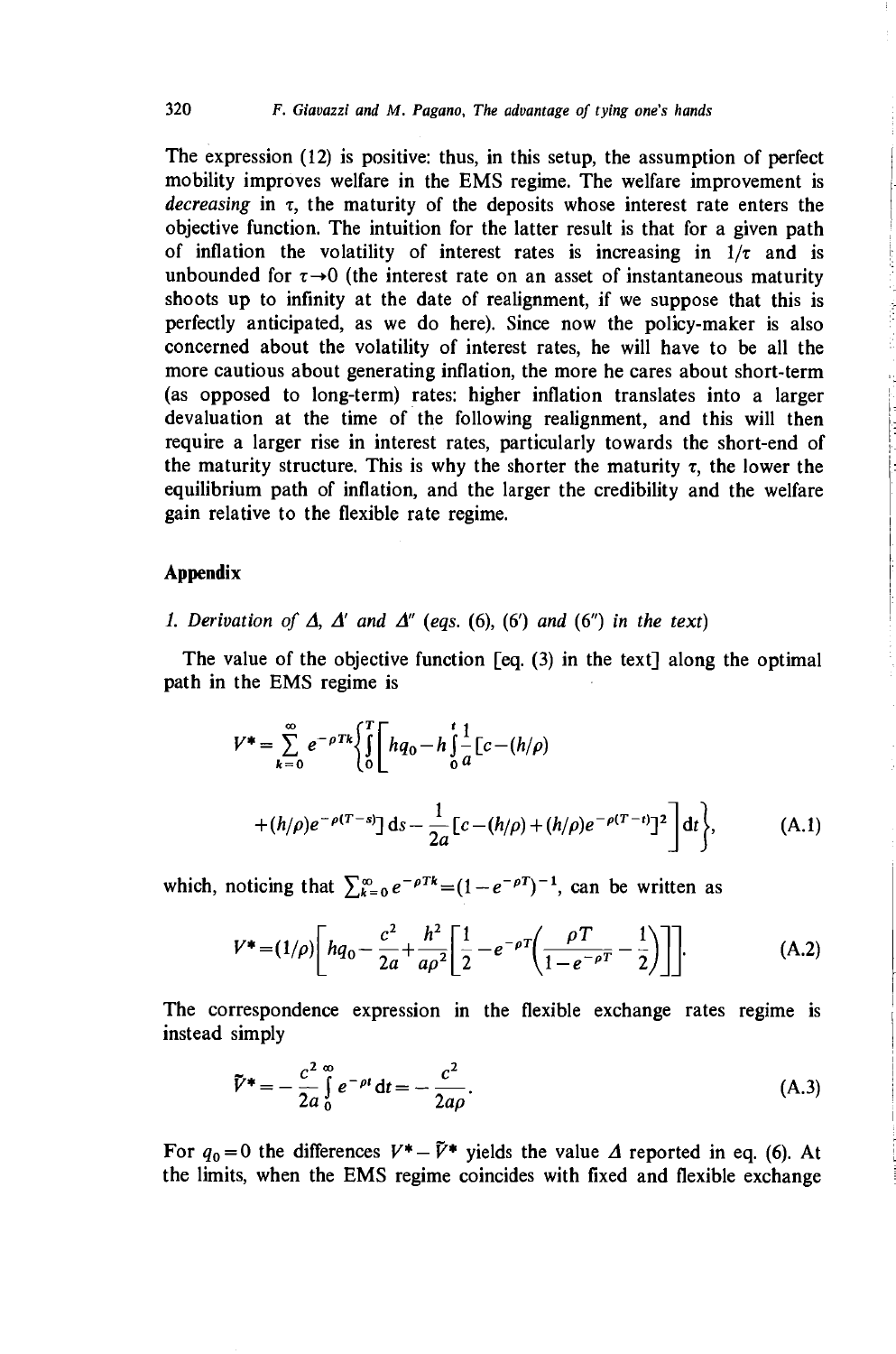$$
\lim_{T \to \infty} \Delta = \frac{h^2}{2a\rho^3} \quad \text{and} \quad \lim_{T \to \infty} \Delta = 0.
$$
  

$$
\Delta \text{ is uniformly increasing in } T, \text{ as can}
$$
  

$$
\frac{\partial \Delta}{\partial t} = \frac{h^2}{1 - e^T} \left[1 + \frac{1 - e^{-\rho T} - 1}{1 - e^{-\rho T} - 1}\right]
$$

s uniformly increasing in *T*, as can be seen noticing that  
\n
$$
\frac{\partial \Delta}{\partial T} = -\frac{h^2}{a\rho^2} e^{-\rho T} \left[ \frac{1}{2} + \frac{1 - e^{-\rho T} - \rho T}{(1 - e^{-\rho T})^2} \right],
$$
\n(A.4)  
\nhere the last term inside the square brackets  $(1 - e^{-\rho T} - \rho T)/(1 - e^{-\rho T})^2$   
\nds to  $-(1/2)$  for  $T \rightarrow 0$ , and to  $-\infty$  for  $T \rightarrow \infty$ .

where the last term inside the square brackets<br>tends to  $-(1/2)$  for  $T \rightarrow 0$ , and to  $-\infty$  for  $T \rightarrow \infty$ <br>For  $0 < T < \infty$ , this term is monotonically dec ts  $(1-e^{-\rho T}-\rho T)/(1-e^{-\rho T})^2$ <br>  $\infty$ .<br>
creasing in T since tends to  $-(1/2)$  for  $T\rightarrow 0$ , and to  $-\infty$  for  $T\rightarrow \infty$ .

tends to 
$$
-(1/2)
$$
 for  $T\rightarrow 0$ , and to  $-\infty$  for  $T\rightarrow \infty$ .  
\nFor  $0 < T < \infty$ , this term is monotonically decreasing in  $T$  since\n
$$
\frac{\partial}{\partial T} \left[ \frac{1 - e^{-\rho T} - \rho T}{(1 - e^{-\rho T})^2} \right] = \frac{\rho T e^{-\rho T}}{(1 - e^{-\rho T})^3} (e^{-\rho T} - e^{\rho T} + 2\rho T)
$$
\n
$$
= \frac{\rho e^{-\rho T}}{(1 - e^{-\rho T})^3} (\rho T - \sinh(\rho T)) < 0,
$$
\n(A.5)

recalling that x-sinh  $(x) = -[(x^3/3!) + (x^5/5!) + (x^7/7!) + \cdots].$ 

Finding that  $x$ -sinh $(x) = -[(x^3/3!) + (x^5/5!) + (x^7/7!) + \cdots]$ .<br>
The welfare gain in the sustainable case, A' in eq.<br>
substituting in the expression for  $V^*$  in (A.2) the value of<br>
eq. (7), and equal to The welfare gain in the sustainable case,  $\Delta'$  in eq. (6') is obtained<br>substituting in the expression for  $V^*$  in (A.2) the value of  $q_0^*$  obtained from<br>eq. (7), and equal to<br> $q_0^* = (c - h/\rho)/(a\rho) - (1/a\rho)e^{-\rho T} \left[ (c - h/\rho) \frac$ 

eq. (7), and equal to  
\n
$$
q_0^* = (c - h/\rho)/(a\rho) - (1/a\rho)e^{-\rho T} \left[ (c - h/\rho) \frac{\rho T}{1 - e^{-\rho T}} + (h/\rho)(1 - \rho T - e^{-\rho T}) \right]
$$
\nIt is straightforward to show that  $\lim_{T \to 0} q_0^* = 0$ ,  $\lim_{T \to \infty} q_0^* = (c - h/\rho)/a\rho$  and  
\n $\lim_{T \to 0} \partial q_0^*/\partial T = (1/2a)/(c - h/\rho)$ . Using these results, together with the results

It is straightforward to show that  $\lim_{T\to 0} q_0^* = 0$ ,  $\lim_{T\to \infty} q_0^* = (c-h/\rho)/a\rho$  and  $\lim_{T\to 0} \partial q_0^*/\partial T = (1/2a)/(c-h/\rho)$ . Using these results, together with the results shown above for the case  $q_0 = 0$ , we obtain  $\lim_{T\$ in  $\lim_{T\to 0} \Delta' = 0$ ;  $\lim_{T\to \infty} \Delta' =$ <br>  $(c-h/\rho)$ .  $\Delta'$  is uniformly in<br>
easing in T for  $c < h/2\rho$ . For<br>
T (because  $\partial \Delta'/\partial T$  is negative<br>
and has a positive asymptote.<br>
Es' objective function, as in equals  $(h/a\rho^2)(c-h/2\rho)$ ; and  $\lim_{T\to 0} \frac{\partial \Delta'}{\partial T} = (h/2a\rho)(c-h/\rho)$ .  $\Delta'$  is uniformly increasing in T for  $c > h/\rho$ , and uniformly decreasing in T for  $c < h/2\rho$ . For  $h/2\rho < c < h/\rho$ ,  $\Delta'$  is negative for small values of T (because

flexible rates regime are, respectively  
\n
$$
V^* = (1/\rho) \left\{ hq_0 - \frac{(c+b)^2}{2a} + \frac{h^2}{a\rho^2} \left[ \frac{1}{2} - e^{-\rho T} \left( \frac{\rho T}{1 - e^{-\rho T}} - \frac{1}{2} \right) \right] \right\}
$$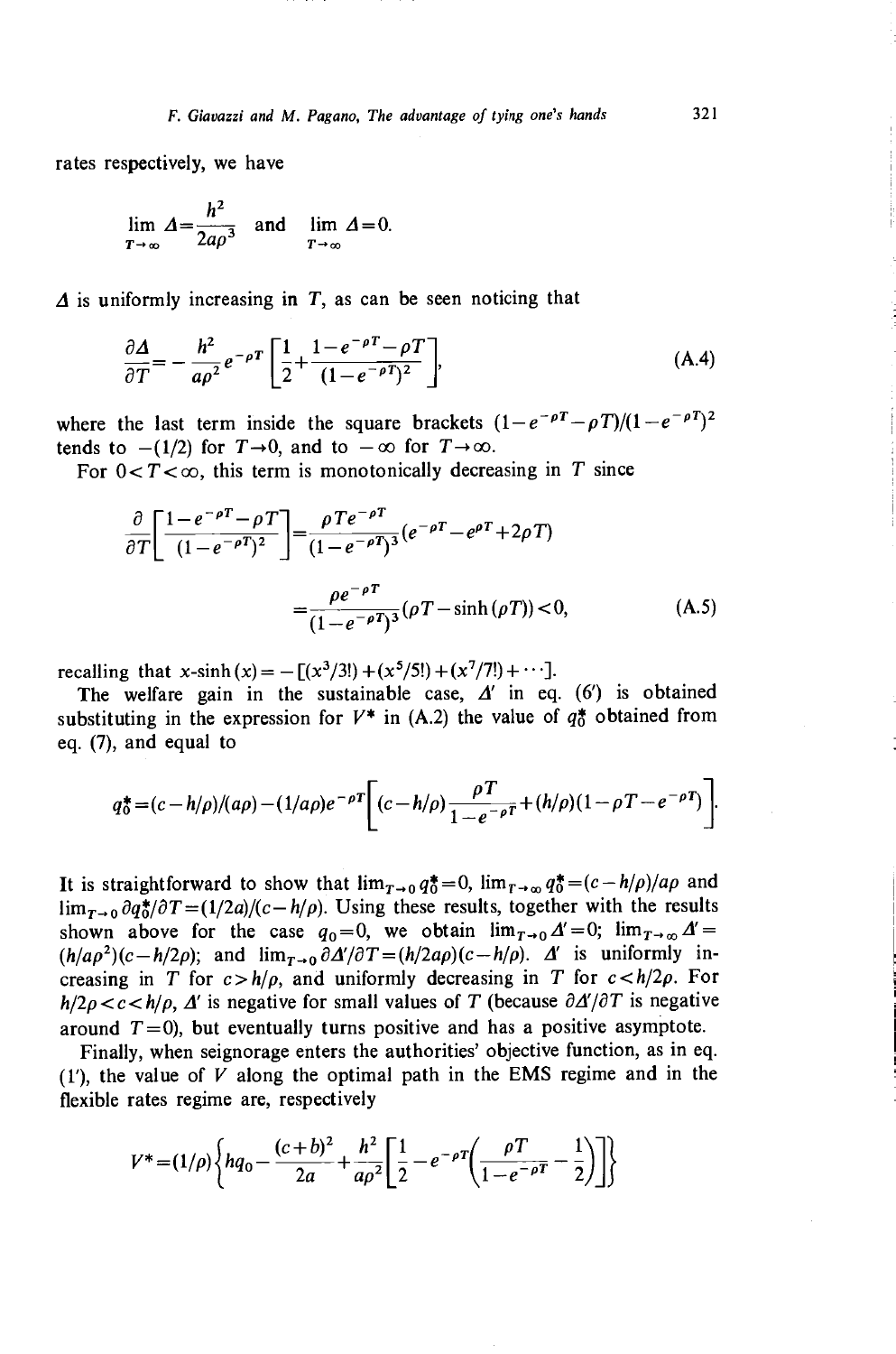$$
+(b/a)\left[c+b-(h/\rho)\left(1-\frac{\rho Te^{-\rho T}}{1-e^{-\rho T}}\right)\right]
$$
 (A.6)  

$$
-\frac{c^2-b^2}{2a}\int_{0}^{\infty}e^{-\rho t}dt=-\frac{c^2-b^2}{2a\rho}.
$$
 (A.7)  

$$
eV^*-\tilde{V}^*
$$
 is the value of  $\Delta''$  reported in eq. (6").

$$
\tilde{V}^* = -\frac{c^2 - b^2}{2a} \int_0^\infty e^{-\rho t} dt = -\frac{c^2 - b^2}{2a\rho}.
$$
\n(A.7)

\nTherefore  $V^* - \tilde{V}^*$  is the value of  $\Delta''$  reported in eq. (6").

\nation of the voltage gain with perfect capital mobility [eq. (12)].

The difference  $V^* - \tilde{V}^*$  is the value of  $\Delta''$  reported in eq. (6").<br>2. Derivation of the welfare gain with perfect capital mobility [eq. (12)]

Substituting the expression for  $i_i^r$  from eq. (10) into the objective function<br>we obtain

(9) we obtain  
\n
$$
V'' = V - f(1/\tau - 1/T)^2 \left[ \int_0^T \pi_t dt \right]^2 \frac{e^{-\rho T} (e^{\rho T} - 1)}{2\rho},
$$

where V is the objective function in eq. (1).<br>
Eq. (12) is obtained calculating V'' along the optimal inflation path shown where V is the objective function in eq. (1).<br>
Eq. (12) is obtained calculating V" along the optimal inflation path shown<br>
in eq. (11), and subtractiong the welfare gain  $\Delta$  [eq. (6)]. The value of  $F(T)$ <br>
in eq. (12) is in eq. (11), and subtractiong the welfare gain  $\Delta$  [eq. (6)]. The value of  $F(T)$ <br>in eq. (12) is<br> $F(T) = \frac{fe^{-\rho T}}{T} \left[ \frac{\rho T}{c} - \frac{h(1 - \rho T - e^{-\rho T})}{r} \right]$ 

$$
F(T) = \frac{fe^{-\rho T}}{2a\rho^2} \left[ c \frac{\rho T}{1 - e^{-\rho T}} - \frac{h(1 - \rho T - e^{-\rho T})}{\rho^2 (1 - e^{-\rho T})^2} \right].
$$
  
ces  
best J., 1983, Inflationary finance under discretion ar

**References**<br> **References**<br> **References**<br> **References**<br> **References**<br> **References**<br> **References**<br> **References**<br> **References**<br> **References**<br> **References**<br> **References**<br> **References**<br> **References**<br> **References**<br> **References** 

monetary policy, Journal of Political Economy 12, July, 101-121.<br>Cohen, Daniel and Philippe Michel, 1985, Dynamic consistency of government's behaviour: A user guide (1), Mimeo.

user guide (1), Mimeo.<br>Collins, Susan M., 1987, PPP and the peso problem: Exchange rates in the EMS, Mimeo.<br>Fischer, Stanley, 1982, Seignorage and the case for a national money, Journal of Political<br>Economy 90, no. 2, Apri Fischer, Stanely, 1987, British monetary policy, in: R. Dornbusch and R. Layard, eds., The

- Giavazzi, Francesco and Alberto Giovannini, 1987, Models of the EMS: Is Europe a greater<br>Deutsche Mark area?, in: R. Bryant and R. Portes, eds., Global macroeconomics: Policy<br>conflict and cooperation (Macmillan. London). Deutsche Mark area?, in: R. Bryant and R. Portes, eds., Global macroeconomics: Policy<br>conflict and cooperation (Macmillan, London).<br>vazzi, Francesco and Marco Pagano, 1985, Capital controls and the European monetary.
- conflict and cooperation (Macmillan, London).<br>Giavazzi, Francesco and Marco Pagano, 1985, Capital controls and the European monetary<br>system, in: Capital controls and foreign exchange legislation, Euromobiliare occasiona<br>pa system, in: Capital controls and foreign exchange legislation, Euromobiliare occasional papers no. 1.<br>Grossman, H.I. and J.B. Van Hujck, 1984, Seignorage, inflation and reputation, Working paper no. 1505 (NBER, New York).
- no, 1505 (NBER, New York).

322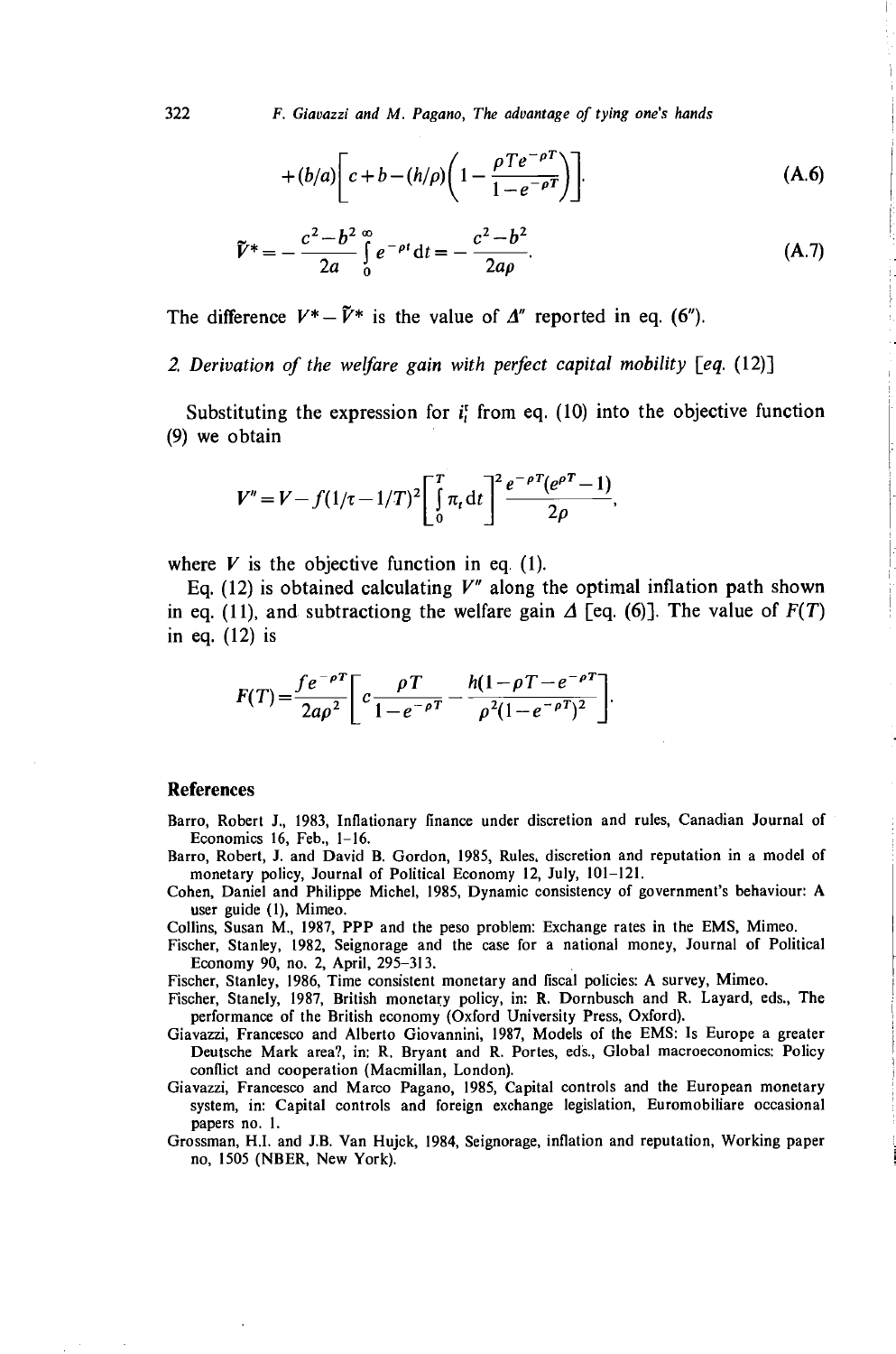F. Giavazzi and M. Pagano, The advantage of tying one's hands 323<br>Rogoff, Kenneth, 1985, The optimal degree of commitment to an intermediate monetary target, Rogoff, Kenneth, 1985, The optimal degree of commitment to an intermediate monetary target<br>Quarterly Journal of Economics 100, no. 4, Nov., 1169–1190.<br>Thygesen, Niels, 1979. The emerging European monetary system: Precursor

policy options, in: R. Triffin, ed., EMS – The emerging European monetary system, off-print bulletin of the National Bank of Belgium, Vol. I, no. 4, April.

Wyplosz, Charles, 1985, Capital controls and balance of payments crises, Journal of International Money and Finance, Dec. national Money and Finance, Dec.

## **COMMENTS**

## 'The Advantage of Tying One's Hands: EMS Discipline and Central Bank

## by Francesco Giavazzi and Marco Pagano<br>David K.H. BEGG

Giavazzi and Pagano have given us an interesting and elegant paper. Their starting point is a small country with a credibility problem. Its central bank faces a temptation to resort to surprise inflation to secure higher output. As first explained in Barro and Gordon (1985) the private sector wi faces a temptation to resort to surprise inflation to secure higher output. As first explained in Barro and Gordon (1985) the private sector will anticipate such behaviour and the resulting equilibrium has an inefficiently such behaviour and the resulting equilibrium has an inefficiently high rate of inflation. One solution, suggested in Rogoff (1985), is the appointment of an unduly conservative central banker. Giavazzi and Pagano do not ex unduly conservative central banker. Giavazzi and Pagano do not explain<br>why this solution is unattractive or infeasible; rather they explore whether a<br>similar precommitment can be achieved by joining the EMS. Clearly what<br>t why this solution is unattractive or infeasible; rather they explore whether a<br>similar precommitment can be achieved by joining the EMS. Clearly what<br>they have in mind is that inflation prone countries such as France and I

effectively delegate monetary policy to the Bundesbank when they join the EMS.<br>Before discussing the analysis in detail, it is worth noting which aspects of the EMS this approach can and cannot explain. First, although the the EMS this approach can and cannot explain. First, although the interpretation of the EMS as a device for securing inflation discipline has become increasingly popular during the 1980s, it should be remembered that such considerations may have been less important at the outset when a major increasingly popular during the 1980s, it should be remembered that such<br>considerations may have been less important at the outset when a major<br>goal of the EMS was to reduce exchange rate volatility. Second, to the extent<br> considerations may have been less important at the outset when a major goal of the EMS was to reduce exchange rate volatility. Second, to the extent the authors' analysis is about whether a small country should join a syst

with given rules of the game, the analysis explains neither the initial bargain<br>to establish the EMS nor the continuing conflicts within it.<br>With these preliminary comments, let me turn to the substance of the<br>paper. In a growth and inflation knowing that the period between EMS realignments is<br>exogenous (and for simplicity constant) and that the real exchange rate<br>reverts to a given point (PPP) after each realignment. Against the apparent<br>b reverts to a given point (PPP) after each realignment. Against the apparent benefits of surprise inflation the policy maker trades off two costs - a dislike of inflation and the knowledge that it is making the economy less of inflation and the knowledge that it is making the economy less competi-

este.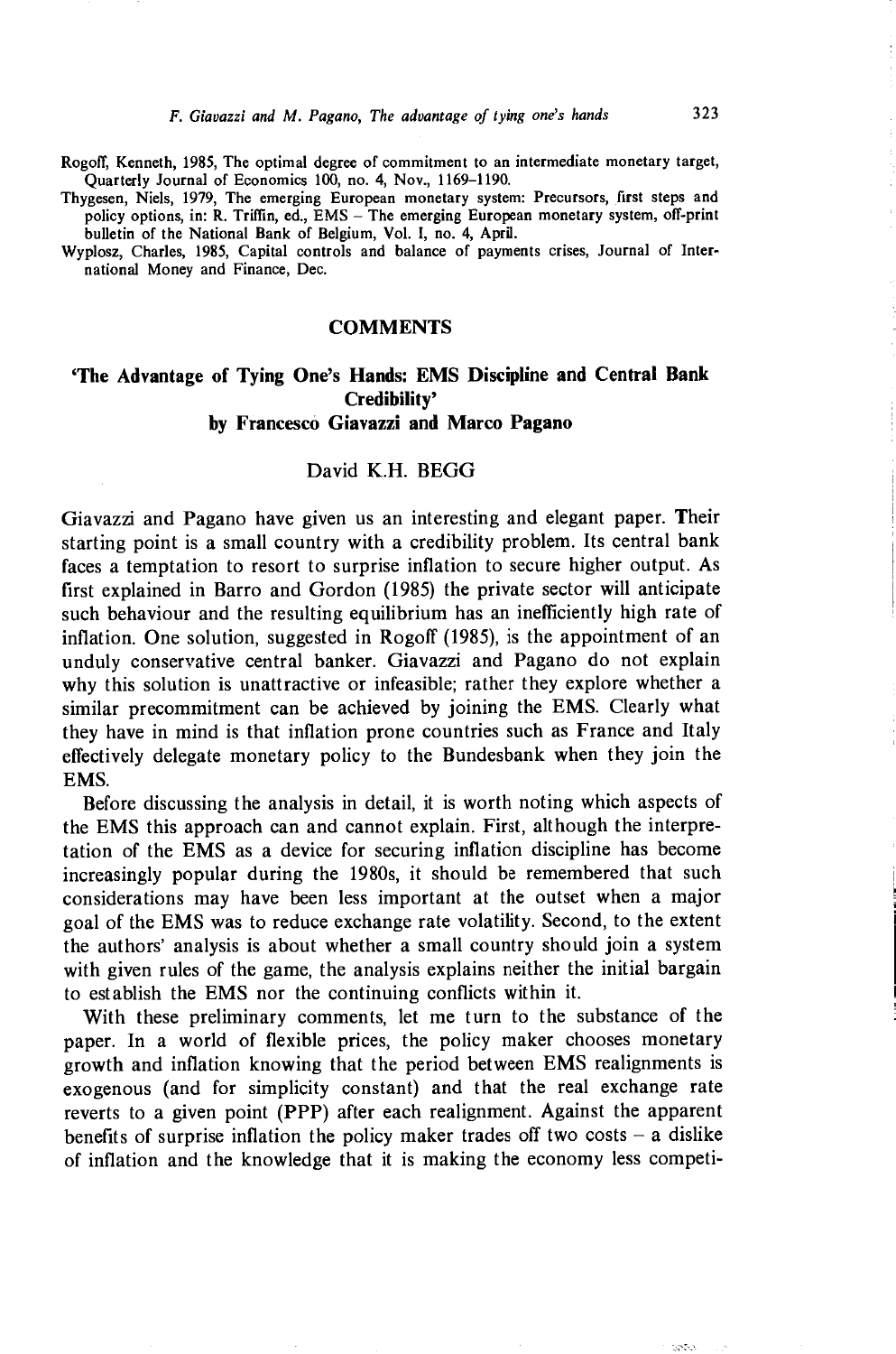F. Giavazzi and M. Pagano, The advantage of tying one's hands<br>tive until another realignment can occur. Since there is no more (sluggish)<br>inflation and since the economy reverts to the same real exchange rate after each realignment, the optimal policy has a saw tooth shape. Each subperiod is identical to any other, and within each subperiod the optimal inflation rate rises monotonically since the cost of misalignment is smaller the closer the is identical to any other, and within each subperiod the optimal inflation rate rises monotonically since the cost of misalignment is smaller the closer the next realignment. On the one hand, this set up is very neat, sinc next realignment. On the one hand, this set up is very neat, since the repetitive nature of the decision problem greatly simplifies the analysis and the solution. On the other hand, I cannot help feeling it throws away too repetitive nature of the decision problem greatly simplifies the analysis and<br>the solution. On the other hand, I cannot help feeling it throws away too<br>much. Specifically, it cannot explain a gradual process by which high<br> the solution. On the other hand, I cannot help feeling it throws away too much. Specifically, it cannot explain a gradual process by which high inflation EMS countries converge to the EMS average. The latter seems to me mu much. Specifically, it cannot explain a gradual process by which high<br>inflation EMS countries converge to the EMS average. The latter seems to me<br>much more like the actual EMS experience in the early 1980s. To model that<br>t inflation EMS countries converge to the EMS average. The latter seems to me<br>much more like the actual EMS experience in the early 1980s. To model that,<br>the authors would require sluggish prices, which would complicate both

model and the solution procedure.<br>I turn now to my central reservation about the paper. By the end of section 2 the authors have obtained the EMS solution and shown that it yields higher welfare for the small country that the 'outside option' of floating. EMS discipline offsets the inflationary bias which is present when policy makers cannot otherwise precommit themselves. But the authors get worried about the implications of their model. If real exchange rates begin each subperiod at the PPP level, and the optimal policy for inflation pro worried about the implications of their model. If real exchange rates begin each subperiod at the PPP level, and the optimal policy for inflation prone countries remains to have some additional inflation throughout the sub each subperiod at the PPP level, and the optimal policy for inflation prone countries remains to have some additional inflation throughout the sub-<br>period, then on average such countries are insufficiently competitive, hav

trade deficits, and experience capital outflows. Most of the rest of the paper is about trying to solve this sustainability issue.<br>I do not find either of the claimed solutions appealing. One solution is to allow high infl allow high inflation countries to devalue to a real exchange rate more<br>competitive than PPP at the start of the subperiod, a competitive advantage<br>which is gradually eroded by excess inflation until the next realignment, s competitive than PPP at the start of the subperiod, a competitive advantage<br>which is gradually eroded by excess inflation until the next realignment, such<br>that on average the real exchange rate is at the correct level. Not which is gradually eroded by excess inflation until the next realignment, such<br>that on average the real exchange rate is at the correct level. Not only does<br>this not accord with the facts – the authors note that high infla that on average the real exchange rate is at the correct level. Not only does<br>this not accord with the facts – the authors note that high inflation countries<br>if anything have been allowed devaluations insufficient not over this not accord with the facts – the authors note that high inflation countries<br>if anything have been allowed devaluations insufficient not oversufficient to<br>restore  $PPP - but$  it has little theoretical appeal as a rule of the if anything have been allowed devaluations insufficient not oversufficient to<br>restore PPP – but it has little theoretical appeal as a rule of the game. Either<br>individual countries believe that their chosen inflation rates restore PPP – but it has little theoretical appeal as a rule of the game. Either<br>individual countries believe that their chosen inflation rates affect the *real*<br>realignments they will subsequently be allowed, in which cas observe the disciplining mechanism and credibility are destroyed, or it is simply hard to believe that the concerted EMS decision on realignments will happen to provide the realignment which indeed yields different partner happen to provide the realignment which indeed yields different partners the right real exchange rate on average. The second solution is even less right real exchange rate on average. The second solution is even less<br>attractive: if countries cannot afford to stay in the EMS forever, simply<br>analyse the temporary periods in which it will be possible for them to stay in attractive: if countries cannot afford to stay in the EMS forever, simply analyse the temporary periods in which it will be possible for them to stay in until foreign exchange reserves are exhausted.<br>There is no need for s

analyse the temporary periods in which it will be possible for them to stay in until foreign exchange reserves are exhausted.<br>There is no need for such contortions. Imagine a household which ignores its intertemporal budge until foreign exchange reserves are exhausted.<br>There is no need for such contortions. Imagine a household which ignores<br>its intertemporal budget constraint and finds it is overspending its income its intertemporal budget constraint and finds it is overspending its income.<br>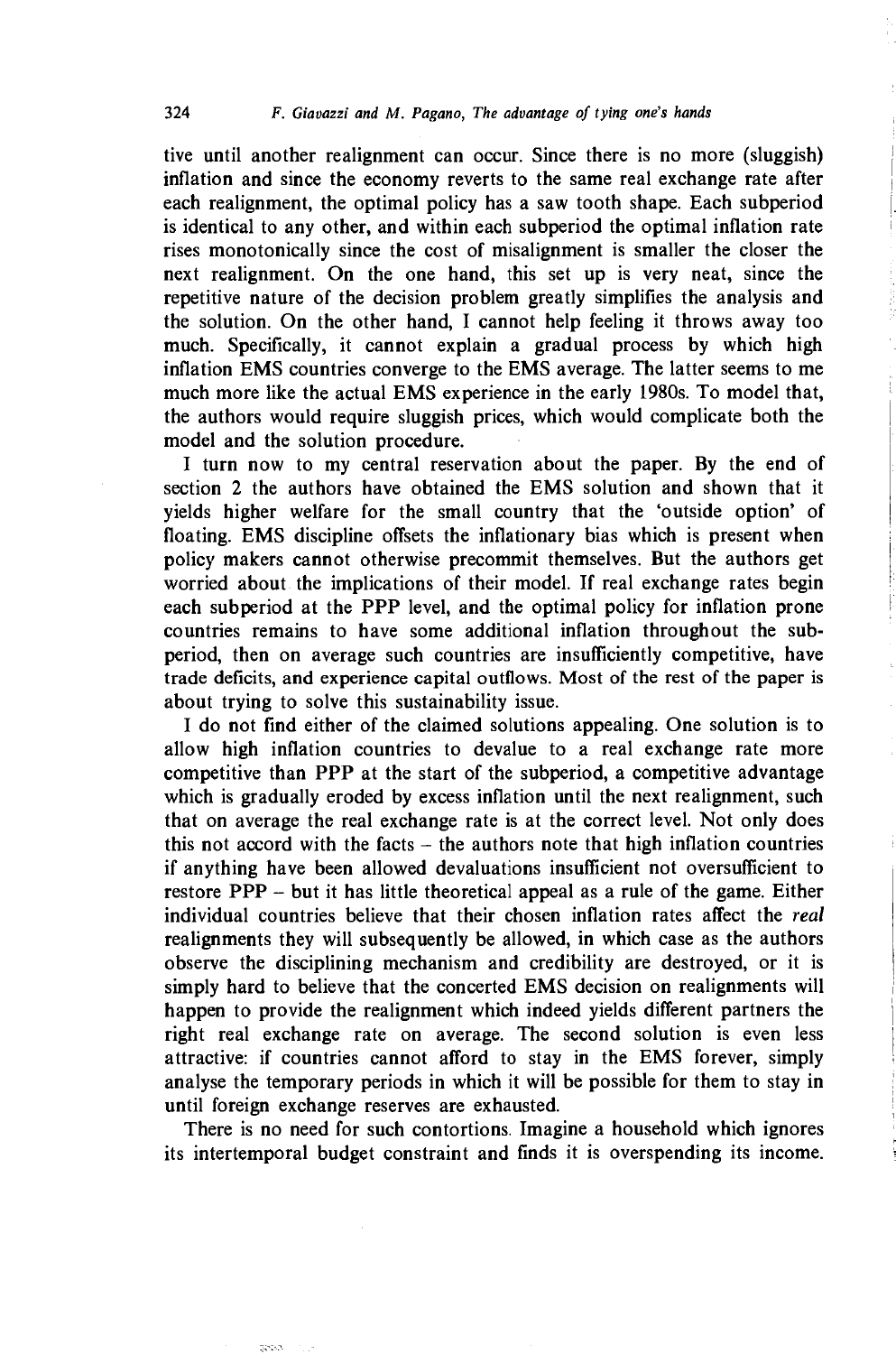F. Giavazzi and M. Pagano, The advantage of tying one's hands 325<br>Would anyone argue that this unsustainability should be resolved either by<br>imagining that the household just happens to receive additional transfer payments sufficient to restore its solvency, or that we only study this household 'for a while' before its assets run out or its borrowing is exhausted? I hope we should prefer to reanalyse the problem making the intertemp payments sufficient to restore its solvency, or that we only study this household 'for a while' before its assets run out or its borrowing is exhausted? I hope we should prefer to reanalyse the problem making the intertemp is assets run out or its<br>er to reanalyse the problem<br>rt of the analysis. In the<br>unsustainability problem<br>it in the optimisation pr household 'for a while' before its assets run out or its borrowing is exhausted? I hope we should prefer to reanalyse the problem making the intertemporal budget constraint part of the analysis. In the same way, the natura intertemporal budget constraint part of the analysis. In the same way, the natural way to treat the authors unsustainability problem is to make the policy maker take full account of it in the optimisation problem. Crudely natural way to treat the authors unsustainability problem is to make the policy maker take full account of it in the optimisation problem. Crudely speaking this means that periods of above average inflation (uncompetitive speaking this means that periods of above average inflation (uncompetitive-<br>ness and capital outflows) must be balanced by periods of below average<br>inflation (supercompetitiveness and capital inflows) except to the extent ness and capital outflows) must be balanced by periods of below average policy maker is prepared to let the net asset position change over time.<br>Thinking about it in this way highlights the EMS issue of when a country should disinflate relative to its partners, rather than whether it should Thinking about it in this way highlights the EMS issue of when a country should disinflate relative to its partners, rather than whether it should disinflate.

should disinflate relative to its partners, rather than whether it should disinflate.<br>As with my earlier remarks about price sluggishness, the consequence of such an amendment to the analysis would be to convert a repeated into a dynamic game: the net asset stock would be the state variable.<br>Although it would complicate the analysis, it would, like core inflation, into a dynamic game: the net asset stock would be the state variable.<br>Although it would complicate the analysis, it would, like core inflation, provide a possible mechanism in which to explain and interpret the gradual-<br>co

convergence of EMS members' monetary policies.<br>These are rich questions. Although I have sought to indicate how this line<br>of research might be extended, Giavazzi and Pagano are to be congratulated of research might be extended, Giavazzi and Pagano are to be congratulated<br>for making considerable progress within the simpler model of this paper.<br>D.C. for making considerable progress within the simpler model of this paper.<br>References<br>Batra Babett Land David B. Gardan, 1985, Pulse discretion and reputation in a model

Barro, Robert J. and David B. Gordon, 1985, Rules, discretion and reputation in a model of monetary policy, Journal of Political Economy 12, July, 101–121.<br>Rogoff, Kenneth, 1985, The optimal degree of commitment to an inte

Quarterly Journal of Economics 100, no. 4, Nov., 1169-1190.

## **COMMENTS**

## 'The Advantage of Tying One's Hands: EMS Discipline and Central Bankby Francesco Giavazzi and Marco Pagano<br>Maurice OBSTFELD

In this interesting paper, Giavazzi and Pagano suggest that a government that cannot otherwise precommit to low inflation can 'tie its hands' by In this interesting paper, Giavazzi and Pagano suggest that a government that cannot otherwise precommit to low inflation can 'tie its hands' by pegging to a low-inflation currency. The authors assume a setup in which pegging to a low-inflation currency. The authors assume a setup in which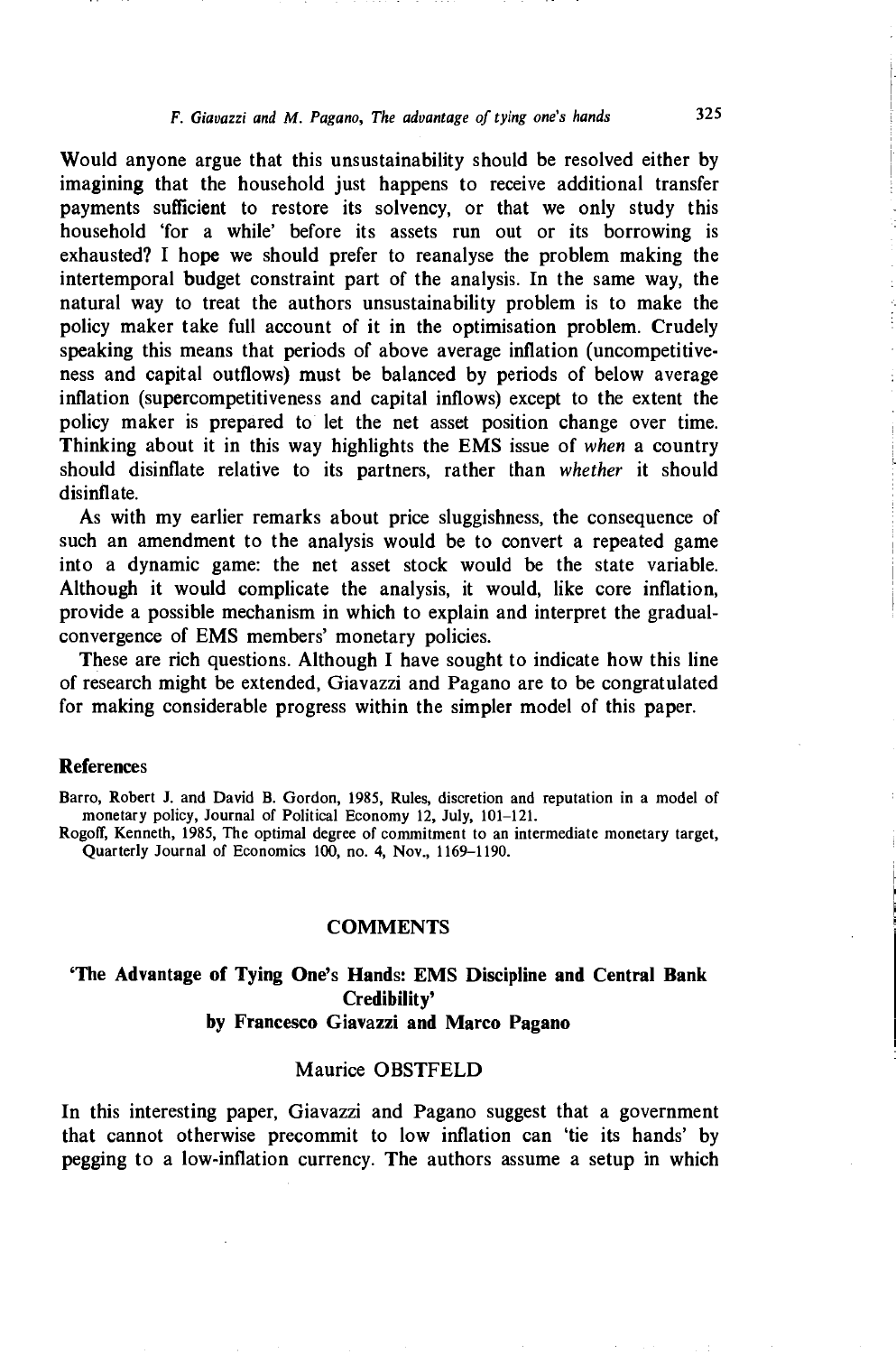F. Giavazzi and M. Pagano, The advantage of tying one's hands<br>domestic inflation is suboptimally high before pegging [perhaps for reasons<br>explored by Barro and Gordon (1983)]. Pegging can make inflation more costly for the policymaker because external competitivenesss suffers more<br>between exchange-rate realignments. If this is the case, pegging leads to an<br>equilibrium with lower domestic inflation. Indeed, the inflation gain m costly for the policymaker because external competitivenesss suffers more<br>between exchange-rate realignments. If this is the case, pegging leads to an<br>equilibrium with lower domestic inflation. Indeed, the inflation gain m between exchange-rate realignments. If this is the case, pegging leads to an equilibrium with lower domestic inflation. Indeed, the inflation gain may be so great that the government prefers to have its hands tied. The con equilibrium with lower domestic inflation. Indeed, the inflation gain may be so great that the government prefers to have its hands tied. The conclusion is that high-inflation European countries such as Italy may have gain so great that the government prefers to have its hands tied. The conclusion is that high-inflation European countries such as Italy may have gained from pegging to the Deutschemark (and periodically realigning) as part of

EMS exchange-rate mechanism.<br>As the authors point out, the analysis is a variant of Rogoff's (1985a) point<br>that countries can sometimes achieve socially preferable macroeconomic<br>outcomes by modifying policymaker preference ences of society. Giavazzi and Pagano pursue the implications of modifying constraints rather than preferences.<br>My comments on the paper are related to four broad questions: constraints rather than preferences.<br>My comments on the paper are related to four broad questions:<br>(1) How does the model match up with reality?<br>(2) What incentives does the low-inflation country (Germany) have

- 
- What incentives does the low-inflation country (Germany) have to participate in the system?<br>Is the model specification persuasive?<br>Can a system of periodically devaluing to restore external competitive
- 
- participate in the system?<br>Is the model specification persuasive?<br>Can a system of periodically devaluing to restore external competitive<br>ness cause problems of self-fulfilling inflation-devaluation spirals an<br>speculative a Can a system of periodically devaluing to restore external competitive-<br>ness cause problems of self-fulfilling inflation-devaluation spirals and<br>speculative attacks? speculative attacks?<br>The model and reality

## 1. The model and reality

The major stylized fact motivating the authors' analysis is that EMS<br>alignments have not fully offset losses in competitiveness by high-inflatior<br>embers. The resulting real appreciation may represent a cost of inflation<br>at realignments have not fully offset losses in competitiveness by high-inflation<br>members. The resulting real appreciation may represent a cost of inflation<br>that has deterred policymakers from pursuing more expansionary polic members. The resulting real appreciation may represent a cost of inflation<br>that has deterred policymakers from pursuing more expansionary policies<br>Data such as those presented by Ungerer et al. (1986) show that this patter that has deterred policymakers from pursuing more expansionary policies.<br>Data such as those presented by Ungerer et al. (1986) show that this pattern<br>of competitiveness loss applies most easily to Italy (and perhaps Irelan of competitiveness loss applies most easily to Italy (and perhaps Ireland), but<br>not clearly to France. When CPIs are used to compute real exchange rates,<br>the lira's real appreciation against other EMS currencies between 19

1986 (first quarter) amounts to 23 percent; the figure is 11 percent when<br>based on unit labor costs.<br>Even in the Italian case, however, the currency has not recently been at<br>he limit of its wide fluctuation band: the Itali based on unit labor costs.<br>Even in the Italian case, however, the currency has not recently been at the limit of its wide fluctuation band: the Italian government could have had less real appreciation within the constraint Further, Italy's current account has been trendless over the EMS period, improving sharply in 1986. One wonders if these facts are consistent with the Giavazzi-Pagano story, and whether some lira appreciation may have resu Giavazzi-Pagano story, and whether some lira appreciation may have resulted from real demand shifts toward Italian products.

326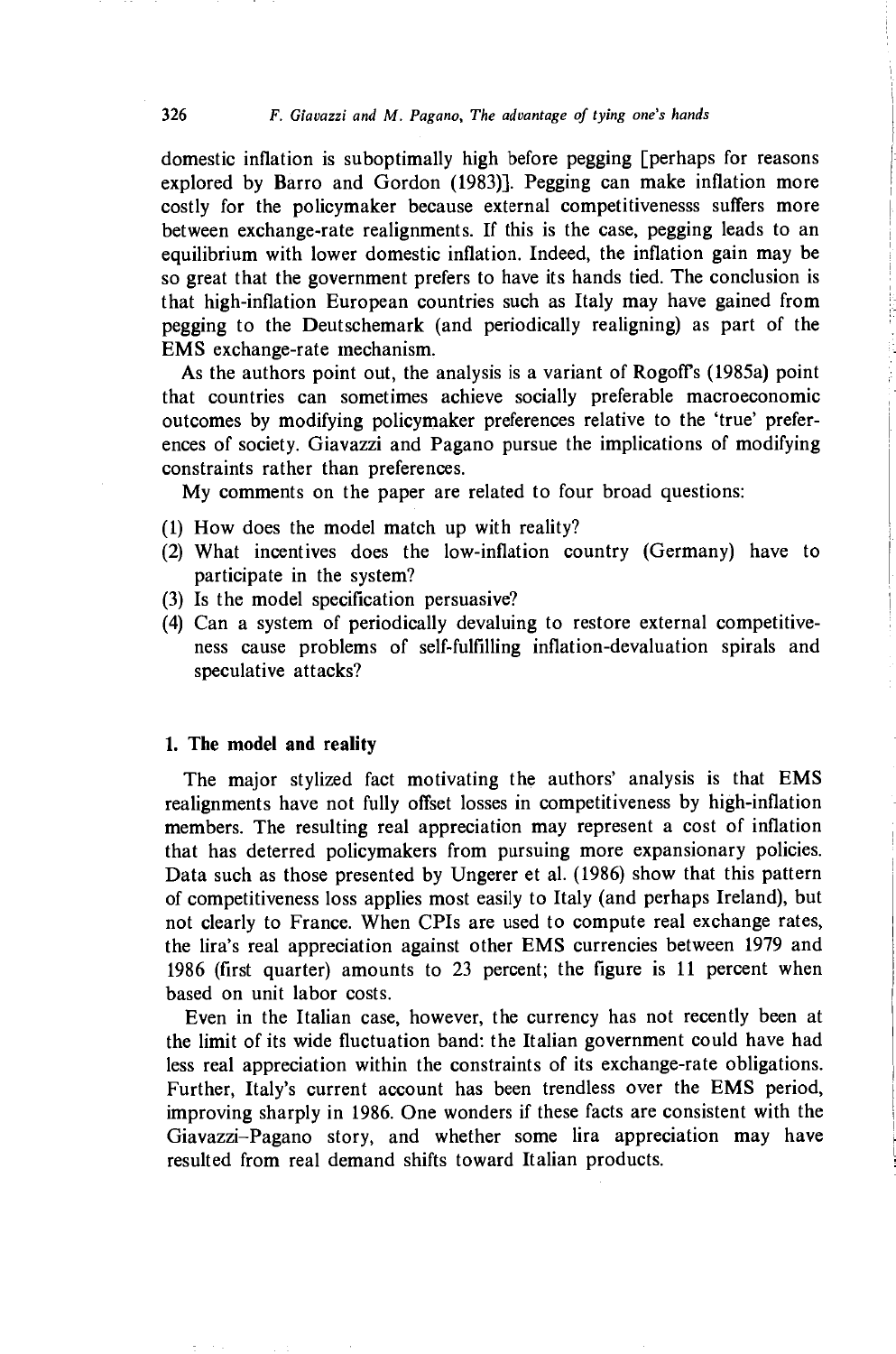F. Giavazzi and M. Pagano, The advantage of tying one's hands 327<br>France shows less conformity with the authors' account. From 1979 to 1986 (first quarter), the franc experienced only a 2 percent real appreciation in terms of CPIs, or a 4 percent real appreciation in terms of unit labor costs. In terms of CPIs, the currency was *more* competitive in 1983–1984 than in 1979. Perhaps a plausible story for France is that President Gisca in terms of CPIs, or a 4 percent real appreciation in terms of unit labor costs. In terms of CPIs, the currency was *more* competitive in 1983–1984 than in 1979. Perhaps a plausible story for France is that President Gisca than in 1979. Perhaps a plausible story for France is that President Giscard<br>d'Estaing wished to tie the hands of *future* French governments by imposing<br>a high cost of exiting from the EMS. In this regard the system seems a high cost of exiting from the EMS. In this regard the system seems to have<br>been successful.<br>It is certainly true that other EMS members have voluntarily surrendered

a high cost of exiting from the EMS. In this regard the system seems to have been successful.<br>It is certainly true that other EMS members have voluntarily surrendered<br>some monetary sovereignty to the German Bundesbank. Art some monetary sovereignty to the German Bundesbank. Article 15 of the EMS agreement permits member central banks to hold only 'working balances' of participating currencies – but the Bundesbank has not objected as other ce as other central banks have added DM assets to their foreign reserves and expanded their inframarginal intervention operations in DM. Thus, the position of Germany within the EMS has become much like that of the United States within the Bretton Woods system. This evolution calls to mind expanded their inframarginal intervention operations in DM. Thus, the position of Germany within the EMS has become much like that of the United States within the Bretton Woods system. This evolution calls to mind Rogoff's United States within the Bretton Woods system. This evolution calls to mind<br>Rogoff's (1985a) parable of surrendering one's monetary policy to a<br>'conservative' central banker. Rogoff's (1985a) parable of surrendering one's monetary policy to a<br>
"conservative" central banker.<br>
2. What does Germany gain?<br>
The Giavazzi-Pagano analysis takes the low-inflation center country as an

The Giavazzi-Pagano analysis takes the low-inflation center country as an exogenous player, but it is natural to ask what that country gains from the system, and how policy interactions between it and the peripheral countr system, and how policy interactions between it and the peripheral countries<br>can affect outcomes.<br>Henderson and Canzoneri (1988) offer an interesting example in which it is

system, and how policy interactions between it and the peripheral countries<br>can affect outcomes.<br>Henderson and Canzoneri (1988) offer an interesting example in which it is<br>definitely *not* in Germany's interest to have for and use their DM exchange rates, rather than their money supplies, as policy instruments. Assume that Germany, like other countries, also faces a Barro–Gordon credibility problem (though perhaps to a lesser degree). Given countries' exchange-rate choices, monetary expansion by the Bundesbank<br>causes no currency depreciation, and thus has a lower perceived inflation<br>cost than if other countries targeted money supplies and allowed DM<br>exchange causes no currency depreciation, and thus has a lower perceived inflation cost than if other countries targeted money supplies and allowed DM exchange rates to float. In a multi-country Nash equilibrium, Germany ends up wi cost than if other countries targeted money supplies and allowed DM<br>exchange rates to float. In a multi-country Nash equilibrium, Germany end<br>up with higher inflation under pegged than under floating rates. Clearly<br>Germany exchange rates to float. In a multi-country Nash equilibrium, Germany ends<br>up with higher inflation under pegged than under floating rates. Clearly,<br>Germany would prefer that other countries set money supplies rather than<br>

system can end up with higher inflation if they do not resolve their domestic<br>credibility problems first.<br>These examples may not apply to actual EMS experience – in part because<br>it is not clear that a noncooperative paradi credibility problems first.<br>These examples may not apply to actual EMS experience – in part because<br>it is not clear that a noncooperative paradigm applies. But the examples do<br>show that the Giavazzi-Pagano conclusions coul it is not clear that a noncooperative paradigm applies. But the examples do<br>show that the Giavazzi–Pagano conclusions could be overturned by a more<br>that the Giavazzi–Pagano conclusions could be overturned by a more show that the Giavazzi-Pagano conclusions could be overturned by a more<br>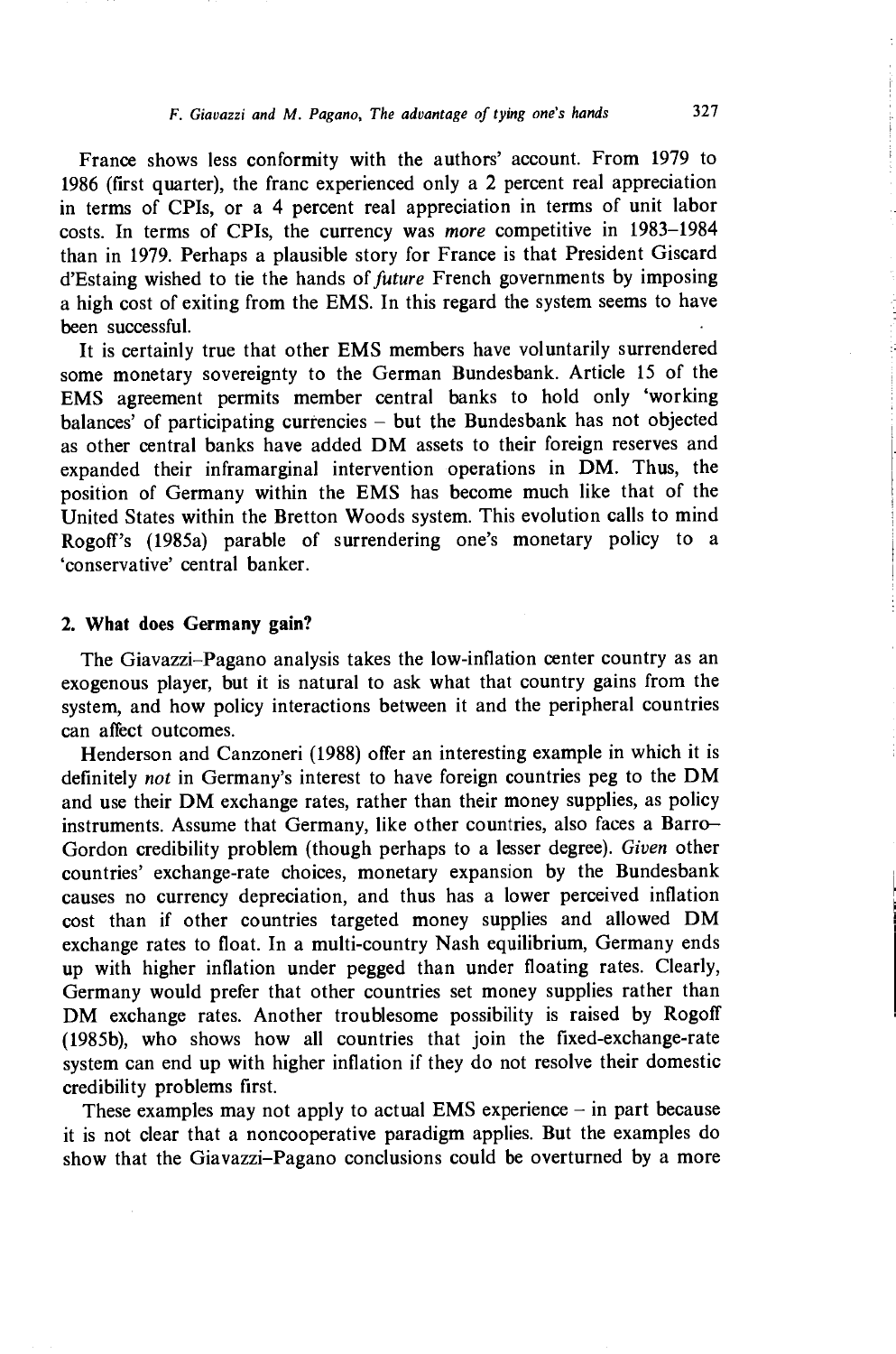F. Gjavazzi and M. Pagano, The advantage of tying one's hands complete modelling of Germany's incentives and the resulting policy game. Future research should examine more carefully the purely economic benefitsGermany derives from its unique position in the EMS.<br>3. Model specification

In describing complex situations, model builders inevitably face a trade-off between tractability and theoretical consistency. Several of the modelling choices made by Giavazzi and Pagano appear to me to sacrifice too much in the interest of analytical convenience. Although most of these choices could probably be modified without altering the model's main message, the approach followed makes the authors' conclusions less compelling than they mi probably be modified without altering the model's main message, the approach followed makes the authors' conclusions less compelling than they<br>might otherwise be.<br>The model departs sharply from reality in assuming a fixed period,  $T$ ,<br>between currency realignments. Presumably this feature

approach followed makes the authors' conclusions less compelling than they<br>might otherwise be.<br>The model departs sharply from reality in assuming a fixed period, T<br>between currency realignments. Presumably this feature of might otherwise be.<br>The model departs sharply from reality in assuming a fixed period, T<br>between currency realignments. Presumably this feature of the model could<br>be relaxed, as the authors have done elsewhere. As the mode be relaxed, as the authors have done elsewhere. As the model stands, though, we are left with the uncomfortable implication that the optimal value of  $T$  is infinity  $-$  the value that maximizes anti-inflationary discipli optimal EMS based on the author' principles would outlaw realignments model, such as output-market shocks or imperfect government control over inflation.<br>Central to the paper's model is the assumption that, all else equal, real

currency appreciation lowers the value of the policymaker's objective function. The justification for this assumption is official concern for the export sector's profitability. While export profitability is undoubtedly an important consideration for policy, other equally plausible considerations would seem to favor real appreciation. For example, real appreciation can benefit the economy by stimulating employment when wages are indexed to the CPI, by to *favor* real appreciation. For example, real appreciation can benefit the<br>economy by stimulating employment when wages are indexed to the CPI, by<br>lowering the cost of imported intermediate goods, and, more generally, by

a target real exchange rate.<br>
Also controversial is the assumption that purchasing power parity (PPP)<br>
always holds when the exchange rate floats. It is hard to imagine assump-<br>
tions consistent with the paper's models suc

under conditions of capital mobility. By pegging to the DM and allowing free capital movements, the home country gives up its ability to affect its money supply through domestic-credit measures. How, then, is inflation controlled supply through domestic-credit measures. How, then, is inflation controlled<br>under these circumstances if the exchange rate is fixed? Presumably through<br>fiscal policy – though this policy tool is not explicitly analyzed. under these circumstances if the exchange rate is fixed? Presumably through<br>fiscal policy – though this policy tool is not explicitly analyzed. fiscal policy - though this policy tool is not explicitly analyzed.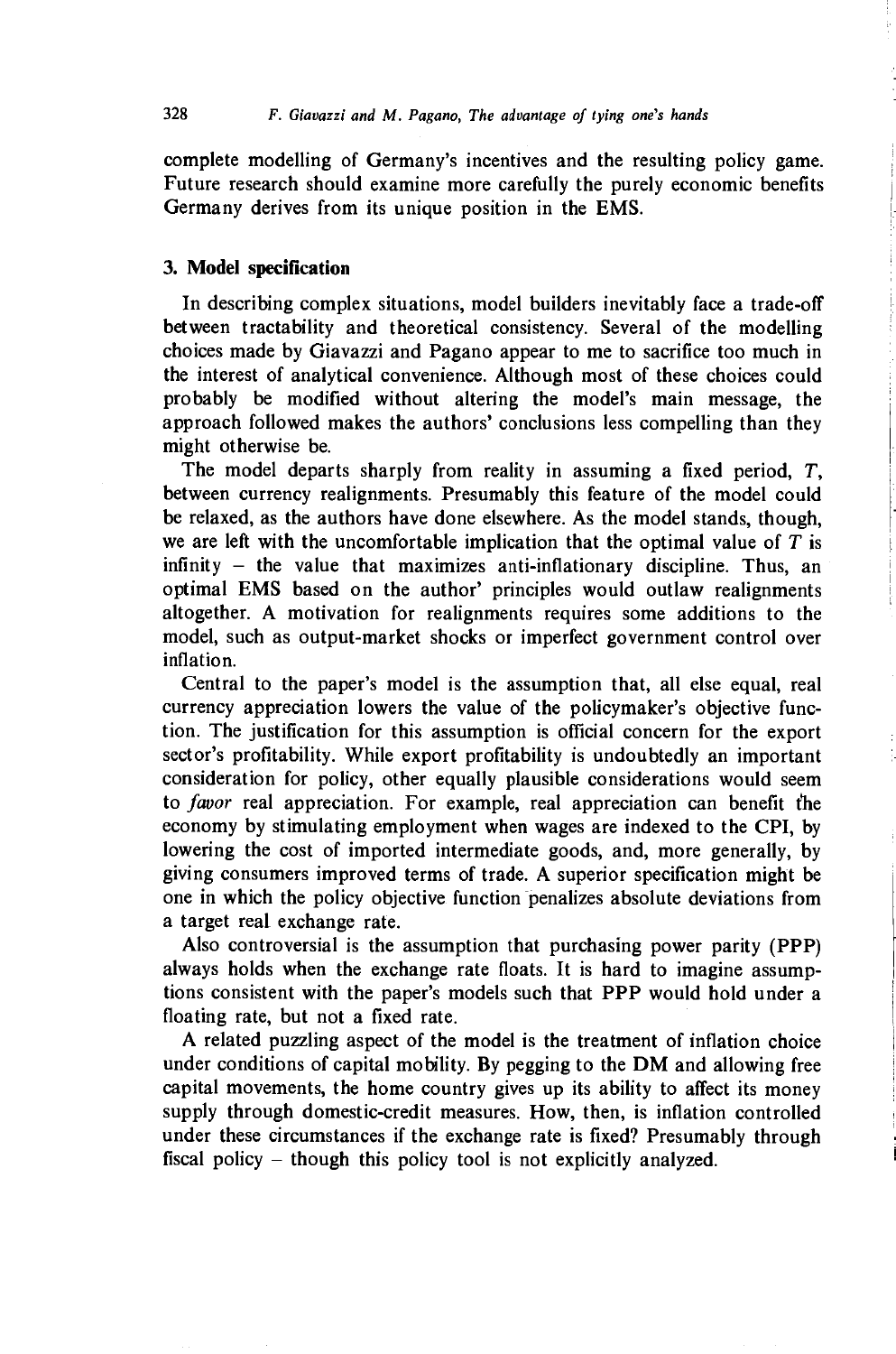F. Giavazzi and M. Pagano, The advantage of tying one's hands 329<br>The introduction of fiscal considerations suggests a final issue that is raised by the authors but not, in my opinion, given a satisfactory resolution. That issue is sustainability. To analyze the sustainability of different exchange rate by the authors but not, in my opinion, given a satisfactory resolution. That issue is sustainability. To analyze the sustainability of different exchange rate paths, the model treats the current account as a function of th paths, the model treats the current account as a function of the real exchange<br>rate alone and analyzes sustainability in terms of reserve changes. It would<br>be preferable to assess sustainability in a framework that takes a rate alone and analyzes sustainability in terms of reserve changes. It would<br>be preferable to assess sustainability in a framework that takes account of<br>the full range of official borrowing opportunities and the intertempo be preferable to assess sustainability in a framework that takes account of the full range of official borrowing opportunities and the intertemporal constraints on borrowing. Such a framework would allow one to address at constraints on borrowing. Such a framework would allow one to address at<br>the same time the role of fiscal policies and the sustainability of external<br>deficits the same time the role of fiscal policies and the sustainability of external<br>deficits. deficits.<br>The authors' modelling of current-account imbalances is far too simple. In

particular, anticipated realignments, central to the current story, can have particular, *anticipated* realignments, central to the current story, can have<br>crucial effects on the covariation between the current account and the real<br>exchange rate. crucial effects on the covariation between the current account and the real exchange rate.<br>A Develoption suchs and exists

## 4. Devaluation cycles and crises

Anticipation of future realignment have several other effects on the economy that deserve more complete analysis. These effects show up in the behavior of asset prices and spending, in the wage-setting and inflation economy that deserve more complete analysis. These effects show up in the behavior of asset prices and spending, in the wage-setting and inflation processes, and in the private capital account. The authors' assumption that processes, and in the private capital account. The authors' assumption that<br>the government can choose the inflation rate sidesteps the possibility that<br>anticipatory inflation can itself fuel a devaluation cycle. Balance-of

crises that disrupt the fixed-rate system may be part of that cycle.<br>The simplest case to consider is one with capital immobility, in which sharp foreign-reserve losses can be minimized. Suppose that the public expects a devaluation to restore competitiveness as soon as the domestic<br>price level reaches value,  $p^*$ . Then the economy's equilibrium can occur<br>along any one of a multiplicity of paths in which asset and output prices price level reaches value,  $p^*$ . Then the economy's equilibrium can occur price level reaches value,  $p^*$ . Then the economy's equilibrium can occur along any one of a multiplicity of paths in which asset and output prices rise in anticipation of a devaluation, pushing up interest rates and dep in anticipation of a devaluation, pushing up interest rates and depleting<br>reserves. Once the price level reaches  $p^*$  devaluation occurs, after which<br>central-bank reserves increase as the economy returns to a new long-ru reserves. Once the price level reaches  $p^*$  devaluation occurs, after which<br>central-bank reserves increase as the economy returns to a new long-run<br>position characterized by a higher price level. Public awareness that th central-bank reserves increase as the economy returns to a new long-run<br>position characterized by a higher price level. Public awareness that the<br>government will devalue to restore competitiveness can thus lead to a cycle<br> position characterized by a higher price level. Public awareness that the government will devalue to restore competitiveness can thus lead to a cycle of inflation and accommodation, of a type seen in several countries.<br>The

government will devalue to restore competitiveness can thus lead to a cycle<br>of inflation and accommodation, of a type seen in several countries.<br>The same cycle can occur with capital mobility but it is complicated by<br>the p of inflation and accommodation, of a type seen in several countries.<br>The same cycle can occur with capital mobility but it is complicated by<br>the possibility that speculators will attack the central bank's foreign-exchange<br> reserves and force the temporary suspension of fixed exchange rates. Assume first that the home central bank can borrow an essentially unlimited volume reserves and force the temporary suspension of fixed exchange rates. Assume<br>first that the home central bank can borrow an essentially unlimited volume<br>of foreign reserves from partner banks – at least enough to repurchase first that the home central bank can borrow an essentially unlimited volume<br>of foreign reserves from partner banks – at least enough to repurchase the<br>entire domestic monetary base. In this setting, anticipations alone can entire domestic monetary base. In this setting, anticipations alone can again drive up prices, with a sharp rise in interest rates and a fall in reserves entire domestic monetary base. In this setting, anticipations alone can again<br>drive up prices, with a sharp rise in interest rates and a fall in reserves<br>maintaining money-market equilibrium the period before the devaluati drive up prices, with a sharp rise in interest rates and a fall in reserves maintaining money-market equilibrium the period before the devaluation. (In